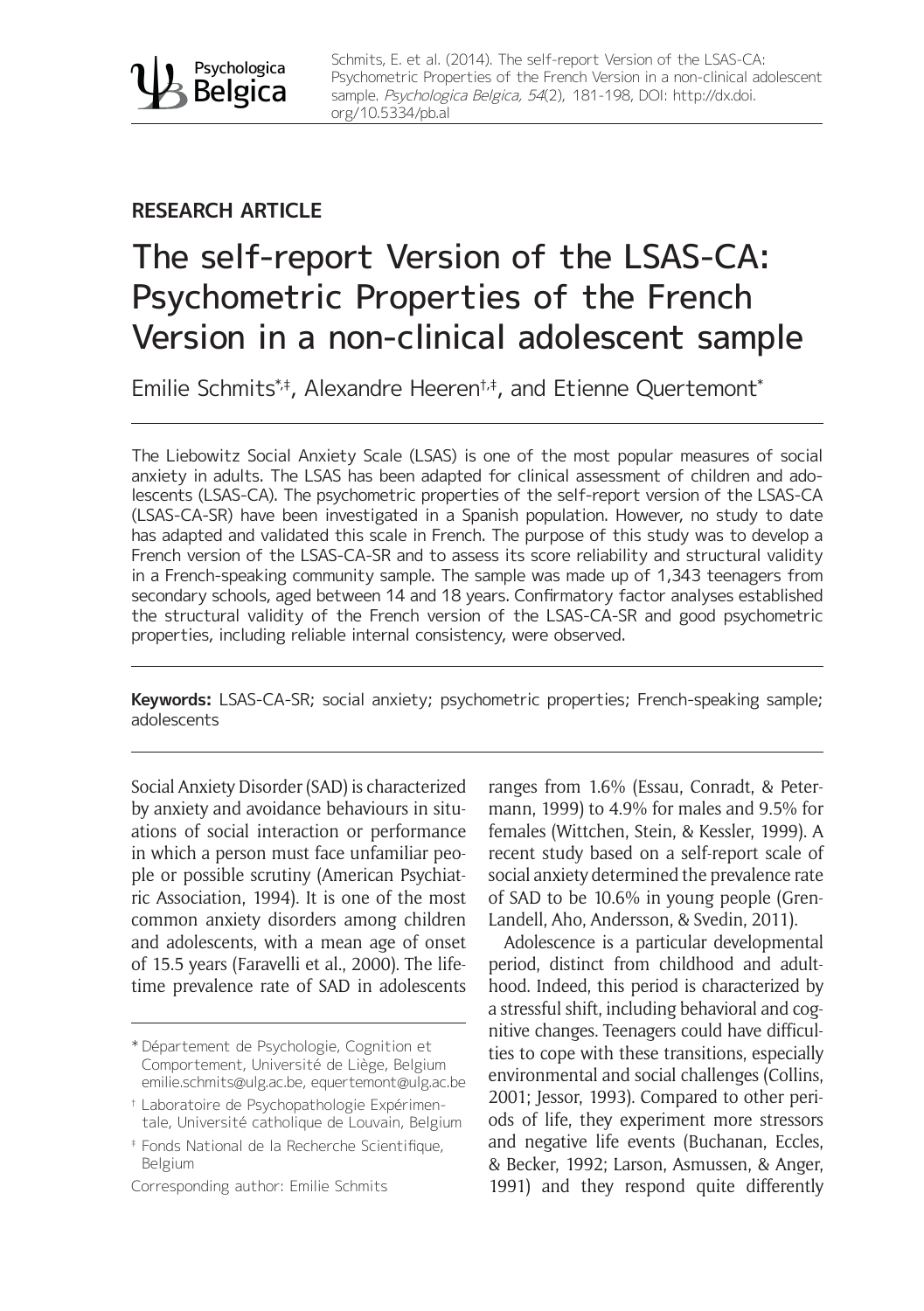(Spear, 2007). This could lead to the emergence of anxiety disorders, specifically during adolescence (Kessler, 2007). The detection of such a disorder in this specific developmental period of adolescence is therefore essential, especially for prevention.

Individuals with SAD report more experiences of peer victimization, maltreatment and sexual victimization (Gren-Landell, 2010). Comorbid psychiatric disorders are observed in 90% of cases (Faravelli et al., 2000). SAD frequently results in depressive symptoms and substance abuse (Stein & Stein, 2008). Among young people, the disorder commonly prevents them from going to school, sometimes resulting in dropping out (Stein & Kean, 2000), and is associated with disliking school, loneliness, school avoidance and internalizing coping (Weeks, Coplan, & Kingsbury, 2009). SAD influences young people's functioning overall, in the context of school, social, family and personal interactions (Beidel, Ferrell, Alfano, & Yeganeh, 2001). There are several treatments to deal with social anxiety in adolescents, such as individual or group cognitive behaviour therapy, educational/supportive psychotherapy, psychosocial and pharmacological interventions, and parental involvement in treatment (Herbert et al., 2009; Hitchcock, Chavira, & Stein, 2009; Kashdan & Herbert, 2001; Rodebaugh, Holaway, & Heimberg, 2004).

Several scales have been developed to measure social anxiety, including the Social Phobia Scale (SPS), the Social Interaction Anxiety Scale (SIAS; Mattick & Clarke, 1998), the Social Phobia and Anxiety Inventory (SPAI; Turner Beidel, Dancu & Stanley, 1989) and the Fear of Negative Evaluation scale (FNE; Watson & Friend, 1969). However, the most frequently used measure of SAD in adults and the best psychometrically validated scale is the Liebowitz Social Anxiety Scale (LSAS; Liebowitz, 1987). The LSAS is a 24-item semistructured clinical interview that measures fear and avoidance in social and performance situations. The interviewer asks the patient to rate the fear and avoidance he/she experiences in social and performance situations. For each situation, two 4-point Likert scales are provided, one for the intensity of fear (0, *None*; 1, *Mild*; 2, *Moderate*; 3, *Severe*) and one for the frequency of avoidance of the situation (0, *Never*; 1, *Occasionally*; 2, *Often*; 3, *Usually*). This measure provides a total score for social anxiety and separate scores for social and performance situations, fear and avoidance. The LSAS demonstrates good internal consistency ( $\alpha = .81 - .96$ ) and good convergent and discriminant validity for the global score and the two subscales (Heimberg et al., 1999). A two-factor (fear and avoidance) and a four-factor (social interaction, public speaking, observation by others, and eating and drinking in public) models were proposed (Heimberg et al., 1999; Safren et al., 1999).

A self-report version of the LSAS (LSAS-SR), which is easier to administer, was created. This version also demonstrated strong psychometric properties, including test-retest reliability, internal consistency ( $\alpha$  = .78–.92), convergent and discriminant validity and sensitivity to treatment change (Baker, Heinrichs, Kim, & Hofmann, 2002; Fresco et al., 2001). In addition, the LSAS showed a good cross-cultural consistency, corroborating the psychometric qualities found in earlier samples. The scale has been adapted and validated into French (Heeren et al., 2011; Yao et al., 1999), Spanish (Bobes et al., 1999), Portuguese (Terra et al., 2006), and Turkish (Soykan, Ozguven, & Gencoz, 2003).

The semi-structured interview version of the LSAS was also adapted for the assessment of children and adolescents (LSAS-CA; Masia-Warner, Klein, & Liebowitz, 1999). The approach is identical to the adult version. The authors suggest seven dimensions for the scale: an overall score, separate anxiety and avoidance scores and four separate scores for performance anxiety, performance avoidance, social anxiety and social avoidance. Two other dimensions can be added: separate performance and social scores (combining anxiety and avoidance sums for the performance and social items respectively). The first psychometric investigation (Masia-Warner et al., 2003), based on seven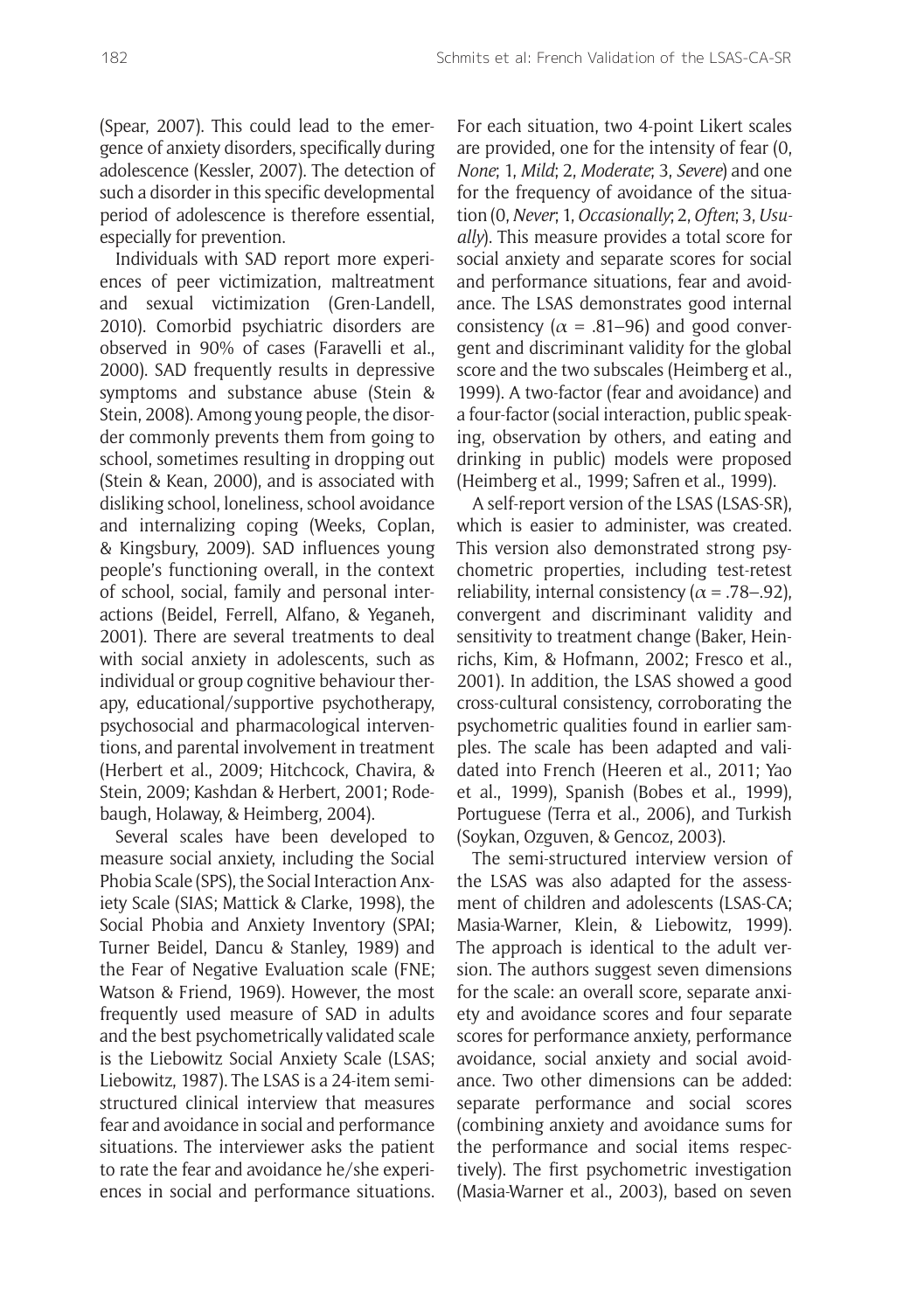dimensions, reported a high internal consistency ( $\alpha$  = .83–.97) and strong correlations between the overall score and the subscale scores (*r* = .78–.99). These authors suggested a cut-off score of 22.5 to differentiate young people with social phobia from healthy controls. Regarding convergent and divergent validity, higher correlations between LSAS-CA scores and measures of social anxiety and general impairment were observed than with depression scores. Storch et al. (2006) tested the two-factor (performance and social situations) structure of the LSAS-CA, separately for anxiety and avoidance, but poor fit indices were obtained. These authors proposed an exploratory model including a two-factor solution (social and school performance) with a higher-order factor for the anxiety and avoidance subscales. This model revealed good psychometric properties: high internal consistency ( $\alpha$  = .87–.94). respectable correlations between factors (r = .70–.99), and good construct validity (F = 14.05, *p* < .001). A self-report version of the LSAS-CA (LSAS-CA-SR) has been assessed in a Spanish population (Olivares, Sanchez-Garcia, & Lopez-Pina, 2009). These authors proposed a one-dimensional solution for anxiety and avoidance scales, which best fitted to their results and demonstrated good reliability and validity (in terms of concurrent validity, internal consistency with  $\alpha$  = .81 to .94, and correlations).

Different models can be identified in the above-mentioned literature, but their structural validity has never been compared: global score; anxiety/fear and avoidance scores; performance and social interaction scores; and scores for fear in performance situations, fear in social interaction situations, avoidance in performance situations and avoidance in social interaction situations. Moreover, although the previously reported models are convincing, they greatly differ in their structure. These discrepancies between various studies might be explained by the administration method (clinician-administered or self-report) or by the cultural characteristics of the evaluated population.

Structural validity is a very critical point because it refers to the degree to which the scale measures the psychological construct that it purports to measure. In other words, using confirmatory factor analysis to assess the factor structure of the LSAS-CA-SR is a means of ascertaining that one can generalize from this measure to the concept it assesses. Although the French version of the LSAS-SR has been validated for adults (Heeren et al., 2011; Yao et al., 1999), no valid French version exists for children and adolescents.

Therefore, the present study was designed to overcome these limitations (especially the lack of valid French version and factorial structure of the LSAS-CA-SR) by answering several questions. First, which structural factor solution exhibits the best fit indices in a French-speaking community sample of adolescents? Second, given that no French adaptation and validation of the self-report version of the LSAS-CA has yet been published, can the good psychometric properties of the initial version reported in the literature be replicated in a French-speaking sample? Consequently, the study was designed to provide a French translation of the LSAS-CA-SR, with the central overarching goal of examining the translation's psychometric properties in a non-clinical adolescent's sample. This large sample was as representative as possible of the adolescent population, allowing a wide use of the tool.

Concretely, the scale was first translated into French. Next, the structural validity of the French version of the LSAS-CA-SR was tested with confirmatory factor analyses. We then examined the descriptive statistics and internal consistency reliability. Finally, we assessed its convergent and divergent validity, examining its relation with depression and anxiety.

#### **Method**

#### **French Adaptation of the Scale**

We followed the steps for the transcultural validation of psychometric instruments described by Hambleton, Merenda, and Spielberger (2004) for test adaptation. Items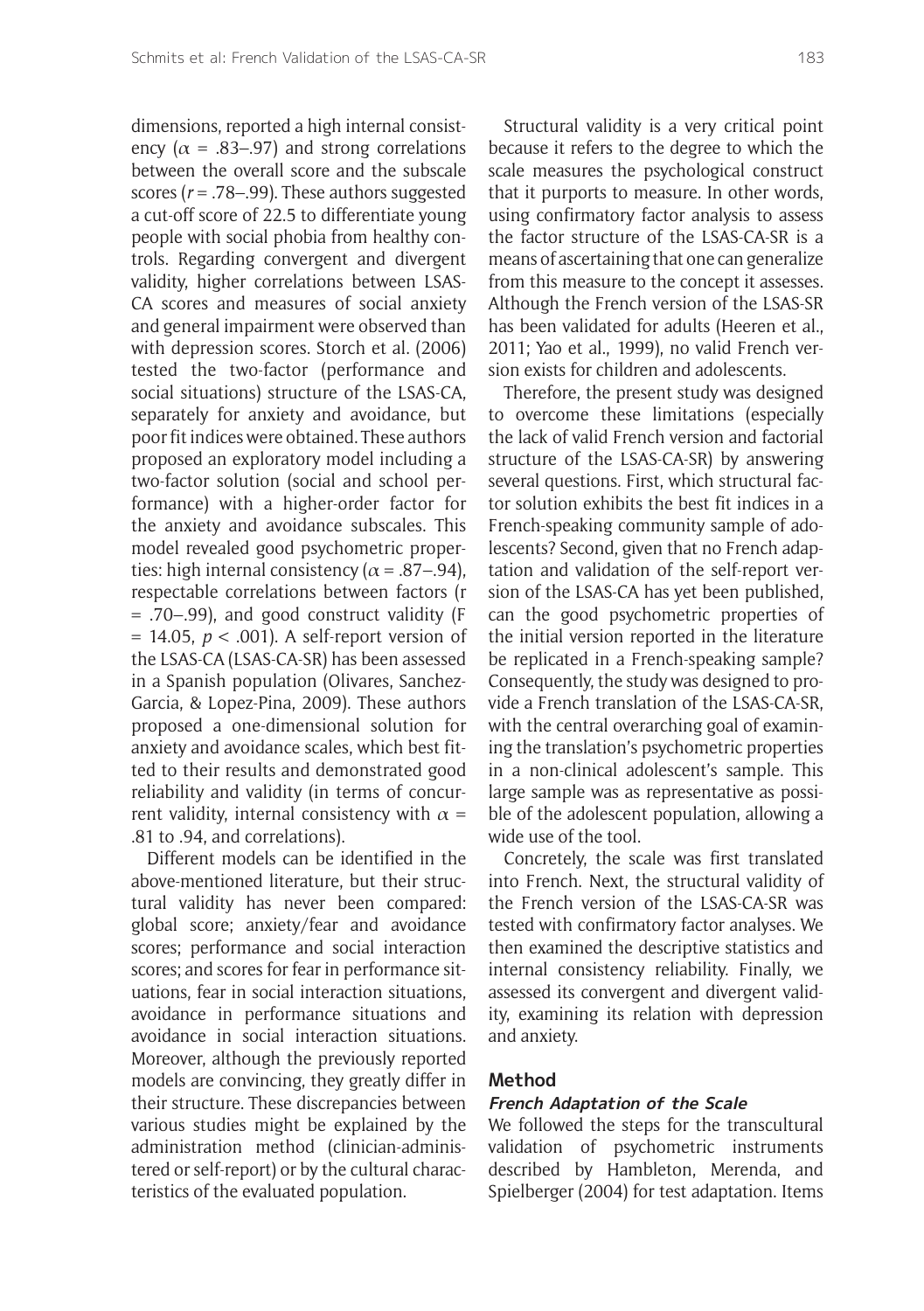were first translated into French and then back-translated into English. An expert translated the original English scale into French. The French version was then translated back into English and re-evaluated by another bilingual expert. The first author supervised the whole translation/back-translation process. The experts were instructed to check the conformity of the retranslated English version with the original version and the precision of the French items. Items with problematic back-translations were thoroughly discussed and appropriately amended. Most discrepancies were minor, involving choices between synonyms. In order to ensure that the items and the instructions were perfectly understandable and appropriate, 30 teenagers from the acquaintance of the first author (comparable to those of the main analyses described below) were then instructed to comment on the overall presentation of the scale and the precision of the items. No important remarks were made, confirming its face validity (see Appendix A for the French adaptation of the scale).

### **Participants**

A sample of 1,343 (49.59% female) teenagers was recruited from 11 secondary schools representing all educational networks in a French-speaking part of Belgium (Liège) (*Mean age* = 15.70, *range:* 14–18, *SD* = 0.88).1 Initial phone contact was made with a large number of randomly selected schools, but only half of them agreed to participate. The students were in their fourth year of secondary school during the data collection phase. Data were obtained with a self-report questionnaire. The experimenter himself administered the questionnaire collectively in class, without the participation of teachers. The study protocol was approved by the University's Institutional Review Board, and informed consent from parents and students was obtained prior to data collection. The consent documents were transmitted before data collection and recovered on the day of administration. Only native French speakers completed the questionnaire.

#### **Procedure**

We asked participants to complete the French self-report version of the LSAS-CA-SR (Masia-Warner et al., 2003), the Trait version of State-Trait Anxiety Inventory for Children (STAIC-T; Spielberger, Edwards, Lushene, Monturoir, & Platzek, 1973) and the Center for Epidemiologic Studies Depression Scale (CES-D; Radloff, 1977). These scales were chosen to ensure that the LSAS-CA-SR is well able to differentiate SAD from general anxiety and depressive symptoms.

#### **Measures**

The STAIC-T is a 20-item self-report questionnaire measuring trait anxiety in children. Items are rated on a 3-point frequency scale (1 = *hardly ever* to 3 = *often*). A high total score indicates high levels of trait anxiety. This instrument was reported to be a valid, reliable inventory (Spielberger et al., 1973). A cut-off score of 34 is suggested to indicate pathological anxiety in children (Vila, Porche, & Mouren-Simeoni, 1999). The STAIC-T has usually been used as a measure of trait anxiety in adolescents (Comeau, Stewart, & Loba, 2001; Kirisci & Clark, 1996). The French version of the instrument, which was used in the present study, has demonstrated good psychometric properties ( $\alpha$  = .89; test-retest correlations = .37–.50) (Turgeon & Chartrand, 2003). In the present sample, the scale demonstrated adequate internal consistency  $(\alpha = .84)$ , with scores ranging from 20 to 60 (*M* = 35.07, *SD* = 7.31).

The CES-D is a 20-item self-report instrument, developed by Radloff (1977), which evaluates depressive symptomatology over the past week in a general population. The scores range from 0 (*rarely or none of the time*) to 3 (*most or all the time*), with a total score ranging from 0 to 60. A total score of 24 or more indicates a possible major depressive disorder (Chabrol et al., 2002). The French version of the instrument was used in the present study (Führer & Rouillon, 1989). Good psychometric properties were reported for this version (Morin et al., 2011). The CES-D has been successfully used in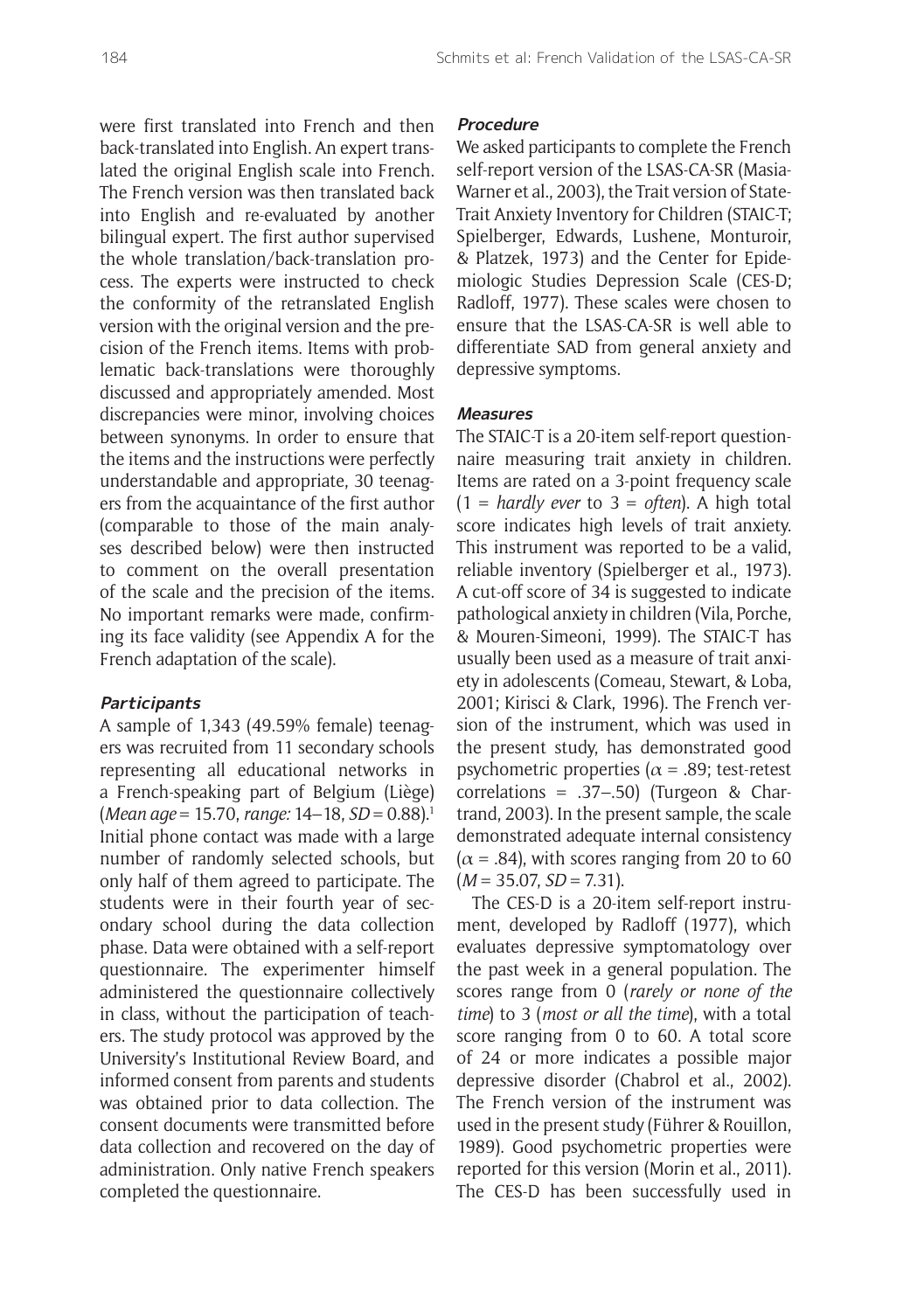adolescent populations (Chabrol, Duconge, Casas, Roura, & Carey, 2005; Garrison, Addy, Jackson, McKeown, & Waller, 1991). Indeed, Chabrol et al. (2002) found an internal consistency reliability (Cronbach's alpha) of .85 and suggested a cut-off score of 24 (sensitivity = .74; specificity = .73). In the present sample, the scale showed adequate internal consistency ( $\alpha$  = .88), with scores ranging from 0 to 58 (*M* = 14.21, *SD* = 9.72).

The French LSAS-CA-SR (described above) also showed adequate internal consistency  $(\alpha = .93)$  in the present sample, with total scores ranging from 0 to 112 (*M* = 27.73, *SD*   $= 19.79$ ).

#### **Data Analysis**

Statistica 10 software (Hill & Lewicki, 2007) was used to perform descriptive analyses, correlations, and to assess internal consistency reliability. Confirmatory factor analysis, using AMOS 16 software (Arbuckle, 2007), was used to test the structural validity of the LSAS-CA-SR. Before performing the analyses, the normality of each item of the scale was tested using Kolmogorov-Smirnov tests. These analyses revealed that normality was achieved for all items (all *ps* > .05).

For the confirmatory factor analyses, goodness of fit was tested with a  $\chi^2$  test (a statistically non-significant value corresponds to an acceptable fit). However, the  $\chi^2$  is very sensitive to sample size. Byrne (1994) noticed that it is unusual to obtain statistically nonsignificant  $\chi^2$  when performing confirmatory factor analyses, even if the discrepancy of the observed from the implied data is trivial. Therefore, we selected a derived fit statistic, the normed  $\chi^2$ , which is less dependent on sample size. The normed  $\chi^2$  is determined by computing the ratio of the model  $\chi^2$  and the degrees of freedom (Wheaton, Muthén, Alwin, & Summers, 1977). A normed  $\chi^2$  below 2 usually suggests good model fit while below 3 indicates acceptable fit (Bollen, 1989).

Many other solutions for the dependency on sample size have been proposed and, consequently, many different fit indices are available. As recommended by Schweizer

(2010), we decided to report the Standardized Root Mean Square Residual (SRMR), the Root Mean Square Error of Approximation (RMSEA) and the Comparative Fit Index (CFI). SRMR and RMSEA are both residualbased absolute fit measures. CFI is an incremental relative fit measure. As argued by Hu and Bentler (1998), the combination of RMSEA and SRMR is valuable because the SRMR is sensitive to the misspecification of the factor's covariance, and the RMSEA is sensitive to the misspecification of factor loadings. In that way, if both indices are accepted, then the latent and measurement models would be considered to be well specified. Further, the RMSEA has the advantage of being usually associated with a confidence interval. RMSEA values less than .05 were found to indicate a good model fit (Browne & Cudeck, 1989). The SRMR is expected to stay below .08 (Hu & Bentler, 1998). The CFI indicates a good model fit for values in the range between .95 and 1.0, whereas values in the range of .90 and .95 mean acceptable fit (Bentler, 1990; Hu & Bentler, 1999).

We also reported the Goodness of Fit Index (GFI). GFI is an absolute fit index developed by Jöreskog and Sörbom (1984) which is analogous to R-square and performs better than any other absolute fit index regarding the absolute fit of the data (Hoyle & Panter, 1995; Marsh, Balla, & McDonald, 1988). GFI values are between 0 and 1, with 1 indicating a perfect fit. As suggested by Cole (1987) a value of .80 should be considered as the minimum for model acceptance.

Finally, we also reported the Akaike Information Criterion (AIC; Akaike, 1987), the Browne-Cudeck Criterion (BCC; Browne & Cudeck, 1989), and the Expected Cross-Validation Index (ECVI; Browne & Cudeck, 1989). These are all fit measures based on information theory. These indices are not used to judge the fit of a single model, but are used in situations where one has to choose among several realistic but different models. These indices are a function of both model complexity and goodness of fit. For these indices, low scores refer to simple, well-fitting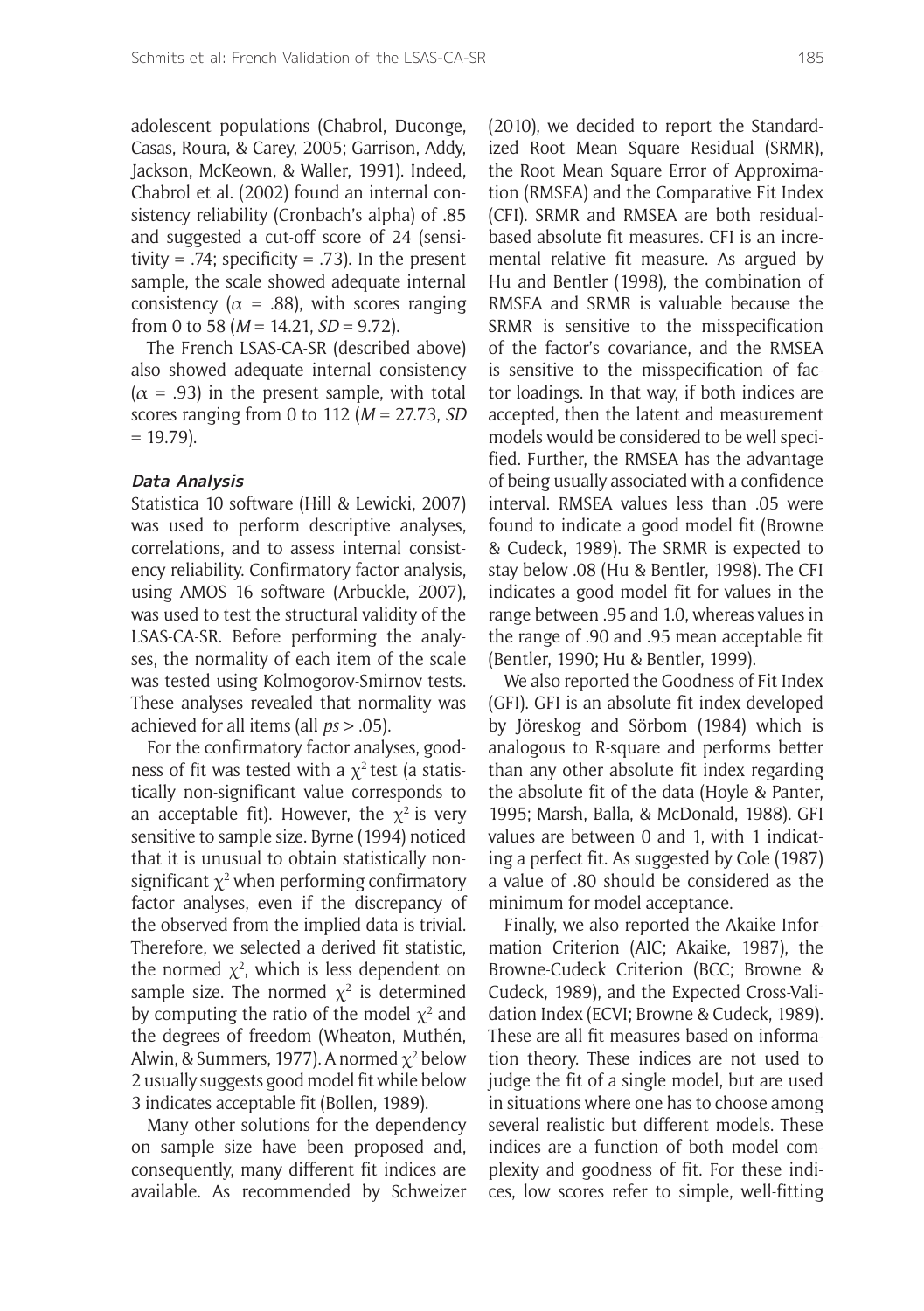| <b>Models</b>  | $\chi^2$ | df   | <b>Normed</b><br>$\chi^2$ | <b>SRMR</b> | <b>RMSEA</b> | <b>RMSEA</b><br>90% CI | <b>GFI</b> | <b>CFI</b> | <b>AIC</b> | <b>BCC</b> | ECVI <sup>1</sup> |
|----------------|----------|------|---------------------------|-------------|--------------|------------------------|------------|------------|------------|------------|-------------------|
| Model A        | 3570.29  | 1055 | 3.38                      | .071        | .042         | $.041 - .044$          | .89        | .67        | 3812.29    | 3821.46    | 2.84              |
| <b>Model B</b> | 3102.35  | 1050 | 2.95                      | .048        | .038         | $.037 - .040$          | .90        | .73        | 3354.35    | 3363.90    | 2.50              |
| Model C        | 3687.20  | 1056 | 3.49                      | .062        | .043         | $.042 - .045$          | .89        | .66        | 3927.20    | 3936.30    | 2.93              |
| Model D        | 3268.21  | 1055 | 3.10                      | .051        | .040         | $.038 - .041$          | .90        | .71        | 3510.21    | 3519.38    | 2.62              |
| Model E        | 2047.41  | 640  | 3.20                      | .044        | .040         | $.039 - .042$          | .92        | .77        | 2249.41    | 2255.45    | 1.68              |
| Model F        | 3158.63  | 1051 | 3.00                      | .049        | .039         | $.037 - .040$          | .90        | .73        | 3408.63    | 3418.11    | 2.54              |
| Model G        | 3292.86  | 1052 | 3.13                      | .097        | .040         | $.038 - .041$          | .90        | .71        | 3540.86    | 3550.26    | 2.64              |

<sup>1</sup> Acceptable values of fit: Normed X<sup>2</sup><3; SRMR<.08; RMSEA<.05; GFI>.80; CFI>.90; AIC, BCC and ECV=the lower value.

df = degrees of freedom; SRMR = Standardized Root Mean Square Residual; RMSEA = Root Mean Square Error of Approximation;  $GFI = Goodness$  of Fit Index;  $CFI = Comparative$ Fit Index; AIC = Akaike Information Criterion; BCC = Browne-Cudeck Criterion; ECVI = Expected Cross-Validation Index. Model B (in bold characters) is the best-fitting model.

**Table 1:** Fit Index Values<sup>1</sup> for the Different Models Tested (n = 1,343)

models, whereas high scores refer to complex, poorly fitting models. Therefore, in a comparison-model approach, the model with the lower score is to be preferred.

Concerning internal consistency reliability, Cronbach's alpha coefficients for each scale and subscale were calculated. A value of Cronbach's alpha higher than .75 (Nunnally, 1978) demonstrates good internal reliabilities. For convergent and divergent validity, Pearson's correlations between the LSAS-CA-SR scales and other constructs were conducted. Fisher's *r*-to-*z* transformation, with the formula for comparing correlations measured on the same subjects taken from Steiger (1980), was used to assess the difference in Pearson *r*-values.

#### **Results**

#### **Structural Validity**

Considering the various dimensions identified in the literature, we imposed several structural models of the LSAS-CA-SR on the data and compared them to each other. To be consistent with previous studies, analyses were conducted by modelling correlated errors for each paired fear-avoidance item. For example, the first item of the LSAS-CA-SR is *Telephoning in public*. The participant's fear/anxiety and avoidance are both assessed in this situation. We allowed correlated errors between each pair of answers (24 correlated errors, 1 for each situation) (see Appendix B for summary of the tested structural models).

**Model A.** We first tested a two-factor model arising from the design of the LSAS-CA-SR: performance and social interaction, combining anxiety and avoidance symptoms for each. Our analyses indicated an acceptable overall fit of the measurement model (see **Table 1**).

**Model B.** Second, we tested a four-factor model: fear in performance situations, fear in social interaction situations, avoidance in performance situations and avoidance in social interaction situations. Model B fits significantly better than Model A  $(\Delta x^2 =$ 467.938, *Δdf* = 5, *p* < .001). Moreover, AIC, BCC and ECVI are lower than Model A (see Table 1).

**Model C.** Then we examined the fit of a single-factor model, for all items, assessing social anxiety. This model showed a reasonably acceptable overall fit, but it is significantly poorer than Model B ( $\Delta \chi^2$  = 674.846, *Δdf* = 6, *p* < .001) (see Table 1).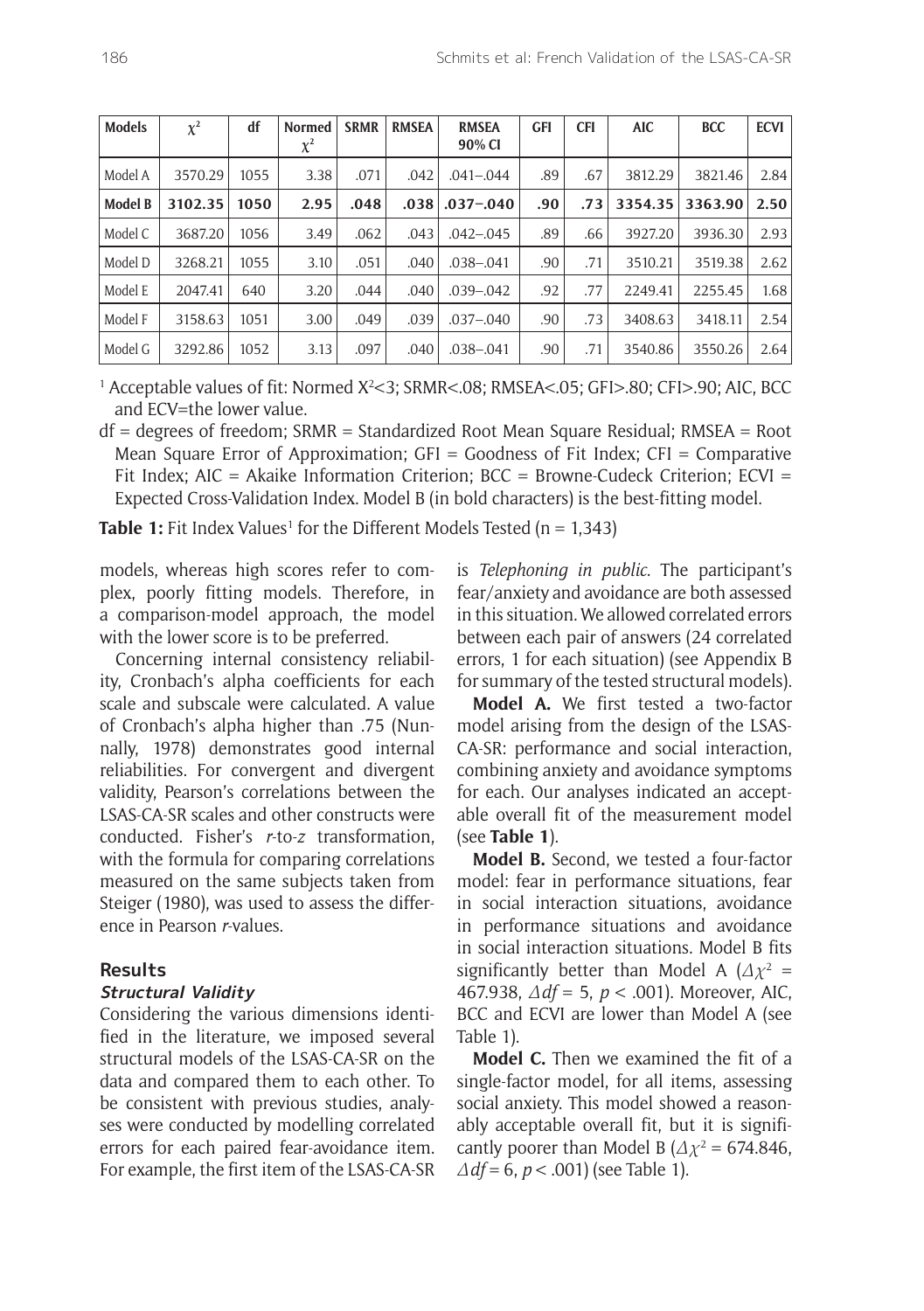**Model D.** Model B was also compared with a two-factor model (Model D): one factor for the fear/anxiety scale and one for the avoidance scale (combining performance and social interaction situations). This model fits significantly worse than Model B ( $\Delta x^2$  = 165.858, *Δdf* = 5, *p* < .001) (see Table 1).

**Model E.** Finally, we tested a two-factor model (social factor and school performance factor) for anxiety and avoidance separately, not involving all items (items 10, 16 and 21 were removed, see appendix). Some of them were removed by the authors (Storch et al., 2006) to improve the clarity of the model (factors loadings less than .30) and the meaningfulness. Model E had an overall acceptable fit, with higher GFI and CFI and lower AIC, BCC and ECVI than in the previous models. However, the RMSEA in Model B is still better than in Model E (see Table 1). Furthermore, Model E does not include all items. Overall, Model B fits significantly better than Model E  $(\Delta \chi^2 = 1054.549, \Delta df = 410, p < .001).$ 

**Models F and G.** When tested in a confirmatory factor analysis, Model B showed the best fit relative to the other previously published models. Given these results and the high correlation between fear and avoidance factors, however, two additional models with a second-order level of data measurement were considered. Model F involves fear in performance situations, fear in social interaction situations, avoidance in performance situations and avoidance in social interaction situations, with fear and avoidance as second-order factors. Given this rationale, we also tested a model with Model B as firstorder latent variable and a single-factor solution a second-order latent variable: Model G (fear in performance situations, fear in social interaction situations, avoidance in performance situations and avoidance in social interaction situations – social anxiety). These two additional models were compared with Model B.

As shown in Table 1, Model F showed an acceptable fit. However, Model B fits significantly better than Model F  $(\Delta \chi^2 = 56.277,$  *Δdf* = 1, *p* < .001). As for Model G, although overall acceptable fit indices were observed, Model B remained significantly better ( $\varDelta\chi^2$  = 190.505, *Δdf* = 2, *p* < .001).

Moreover, Model B showed statistically significant (all *ps* < .001) standardized factor loadings ranging from .460 to .793 (see Appendix C for all loadings). Nevertheless, one item showed a loading below .40 (i10 fear and i10-avoidance). Therefore, we reran all analyses without this item, and the results did not show any significant change. In order to be consistent with the initial scale, we did not exclude this item.

#### **Descriptive Statistics and Internal Consistency Reliability**

Mean scores, standard deviations and Cronbach's alpha coefficients are reported for each scale of Model B, STAIC-T and CES-D in **Table 2**. With Cronbach's alpha values higher than .75 for all factors, Model B's subscales demonstrated good internal reliability.

#### **Correlations between the LSAS-CA-SR and Other Constructs**

Pearson's correlations between the dimensions of the LSAS-CA-SR, the STAIC-T and the CES-D were computed (see **Table 3**). The total LSAS-CA-SR scores more significantly correlated with the STAIC-T than with the CES-D ( $Z = 3.55$ ,  $p < .001$ ). Although these correlations are low (respectively .47 and .40), these results suggest that the French version of the LSAS-CA-SR should have respectable construct validity. In addition, the total LSAS-CA-SR only weakly correlates with the depression scale. This is an indication of an acceptable divergent validity. However, it makes sense to find significant correlations between these constructs insofar as both of these emotional disorders are frequently associated with social anxiety (see literature above). The fear in social interaction situations subscale more significantly correlated with the STAIC-T than with the CES-D ( $Z = 4.89$ ,  $p < .001$ ). In addition, the STAIC-T correlated significantly more than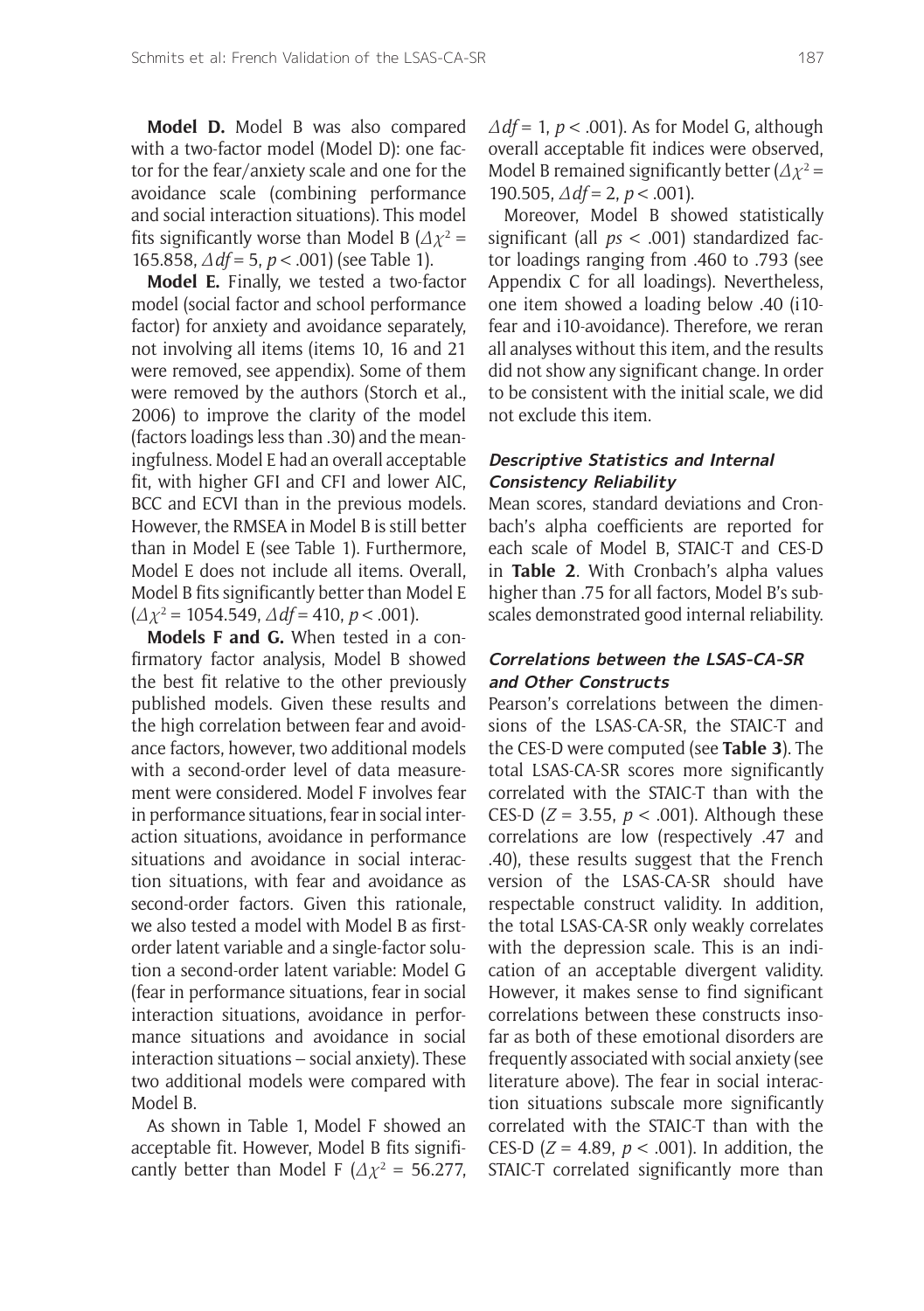| <b>Dimensions</b>              | <b>Items</b> | <b>Minimum</b> | <b>Maximum</b> | M     | <b>SD</b> | $\alpha$ |
|--------------------------------|--------------|----------------|----------------|-------|-----------|----------|
| Social interaction (fear)      | 12           | 0.00           | 30.00          | 6.86  | 5.70      | .84      |
| Social interaction (avoidance) | 12           | 0.00           | 33.00          | 7.00  | 5.91      | .81      |
| Performance (fear)             | 12           | 0.00           | 32.00          | 6.96  | 5.72      | .82      |
| Performance (avoidance)        | 12           | 0.00           | 35.00          | 7.34  | 6.60      | .82      |
| STAIC-T                        | 20           | 20.00          | 60.00          | 35.07 | 7.31      | .84      |
| CES-D                          | 20           | 0.00           | 58.00          | 14.21 | 9.72      | .88      |

M = mean; SD = standard deviation;  $\alpha$  = Cronbach's alpha; STAIC-T = State-Trait Anxiety Inventory for Children – Trait version; CES-D = Center for Epidemiologic Studies Depression Scale

**Table 2:** Descriptive Statistics and Cronbach's Alpha for Each Scale of Model B and Other Constructs ( $n = 1,343$ )

| <b>Dimensions</b> | SI(F)   | SI (AV)   | P(F)    | P (AV) | $F(SI+P)$ | $AV(SI+P)$ | LSAS-CA-SR |
|-------------------|---------|-----------|---------|--------|-----------|------------|------------|
| SI(F)             | 1.00    | .65       | .70     | .43    | .92       | .58        | .82        |
| SI (AV)           |         | 1.00      | .48     | .69    | .61       | .91        | .84        |
| P(F)              |         |           | 1.00    | .60    | .92       | .59        | .83        |
| P (AV)            |         |           |         | 1.00   | .56       | .92        | .83        |
| $F(SI+P)$         |         |           |         |        | 1.00      | .64        | .89        |
| $AV(SI+P)$        |         |           |         |        |           | 1.00       | .91        |
| STAIC-T           | $.45^*$ | $.34^{*}$ | $.47^*$ | .32    | .50       | .36        | .47        |
| CES-D             | .37     | .28       | .41     | .31    | .42       | .32        | .40        |

 $SI = social interaction$ ;  $P = performance$ ;  $F = fear$ ;  $AV = avoidance$ .

All correlations are statistically significant with *ps* < .001. \*

The STAIC-T correlated significantly more than the CES-D with these subscales.

**Table 3:** Bivariate Correlations between Scales, Subscales and Other Psychological Constructs  $(n = 1,343)$ 

the CES-D with the fear in performance situations ( $Z = 3.55$ ,  $p < .001$ ) and avoidance in social interaction  $(Z = 3.44, p < .001)$  subscales. For the avoidance in performance situations subscale, however, there was no significant difference between the strength of its associations with the STAIC-T and the CES-D  $(Z = 0.08, p = .211)$ .

#### **Discussion**

The main goal of the present study was to answer two questions. First, which factor structure for the LSAS-CA-SR best fits a sample of French-speaking adolescents? Second, does the French version of the LSAS-CA-SR exhibit good psychometric properties (i.e., internal consistency, convergent validity)?

Regarding the factor structure of the LSAS-CA-SR, we investigated the models previously identified by Masia-Warner et al. (2003) and Storch et al. (2006). Confirmatory factor analyses demonstrated an acceptable overall fit for all tested models, but the best fit was a four-factor solution. However, with a CFI below .90, the adequacy of all models remains relative. The best model includes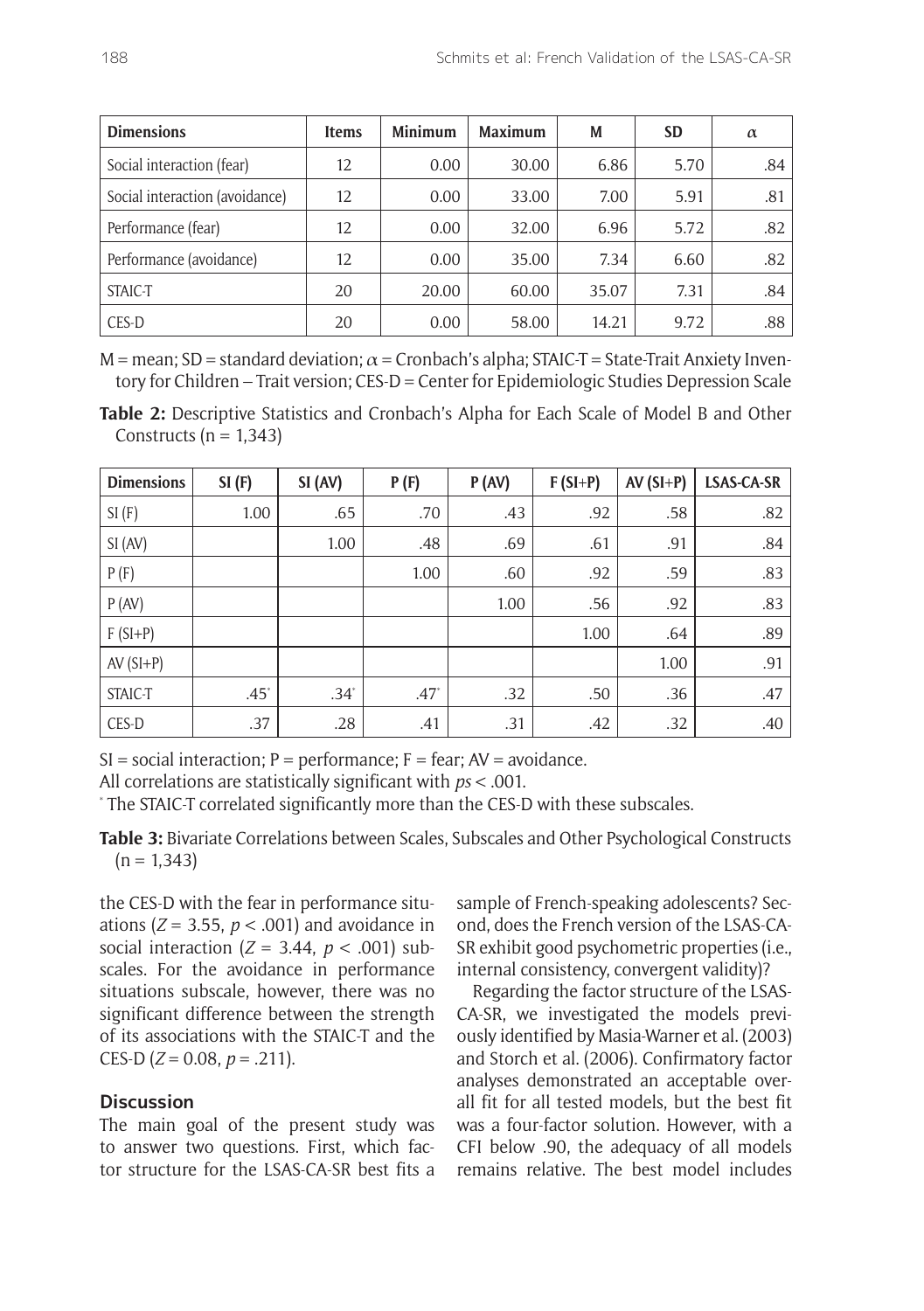the following factors: anxiety in performance situations, anxiety in social interaction situations, avoidance in performance situations and avoidance in social interaction situations. These first-order factors replicate the structure found by Masia-Warner et al. (2003). Models including second-order factors also showed acceptable fit, although not better than this four-factor model. Based on the typical scoring method (Masia-Warner et al., 2003), these data suggest that the best way to interpret LSAS-CA-SR scores would be to consider four separate subscores: fear/ anxiety in performance situations, fear/anxiety in social interaction situations, avoidance in performance situations and avoidance in social interaction situations. However, although the other tested models are somewhat less adequate, the use of a total fear/ anxiety score, a total avoidance score and an overall social anxiety score would still be relevant to the scoring system (as shown by the acceptable overall fit indices and internal consistency of these subscales).

The psychometric properties of the French version of the LSAS-CA-SR were also assessed. Regarding its internal reliability, although the Cronbach's  $\alpha$  coefficients tended to be moderate rather than high, good scale and subscale score reliability was observed, with high Cronbach's alphas for the best fourfactor model (.81–.84). These findings converge with prior research (Masia-Warner et al., 2003; Olivares et al., 2009; Storch et al., 2006), suggesting that, for each factor, items are similar in their content and measure the same dimension.

With respect to convergent validity, and consistent with these previous studies, we found stronger correlations between the LSAS-CA-SR and measures of anxiety proneness than with depression scales. The same pattern of results was observed for the different subscales. This suggests that the LSAS-CA-SR taps behaviours that are more associated with and more characteristic of anxiety than of depression. It is noteworthy that the low correlation between the STAIC-T and the avoidance of performance situations runs counter to this conclusion. However, the LSAS-CA-SR as a whole assesses behaviours that are characteristic of clinical social anxiety rather than fear of specific performance situations (as assessed by avoidance of performance situations subscale). The fact that we did not recruit a clinical sample of socially anxious participants might therefore account for these low correlations. Future studies are needed to examine whether this phenomenon also occurs in clinical samples.

At a fundamental level, the results of the structural modelling, which point to the need for a distinction between fear and avoidance ratings, are congruent with Mowrer's (1939, 1960) two-stage theory of the acquisition and maintenance of anxiety disorders. According to Mowrer (1960), fear and avoidance behaviours are functionally different. In the first stage, a neutral event becomes, through classical conditioning processes, associated with fear by being paired with a stimulus that by its nature induces discomfort or anxiety. In the second stage, escape or avoidance responses are developed to reduce the anxiety or discomfort evoked by the various conditioned stimuli; these responses are maintained by their success in doing so. This functional distinction is clinically critical. Indeed, from a cognitive behavioural therapy perspective, clients must be exposed to a feared situation, while escape behaviours in such situations must be detected and strictly prevented. Therefore, a measure that rates fear and avoidance separately may be more appropriate for customized treatments and an idiographic approach to clinical change. In contrast, our findings are inconsistent with those of Heimberg et al. (1999), who suggested that fear and avoidance ratings might not measure separate constructs. However, it should be noted that Heimberg et al.'s (1999) observation was made on the basis of a clinical sample of social phobics. One cannot exclude that the internal structure of LSAS-SR collected among individuals who suffer from clinical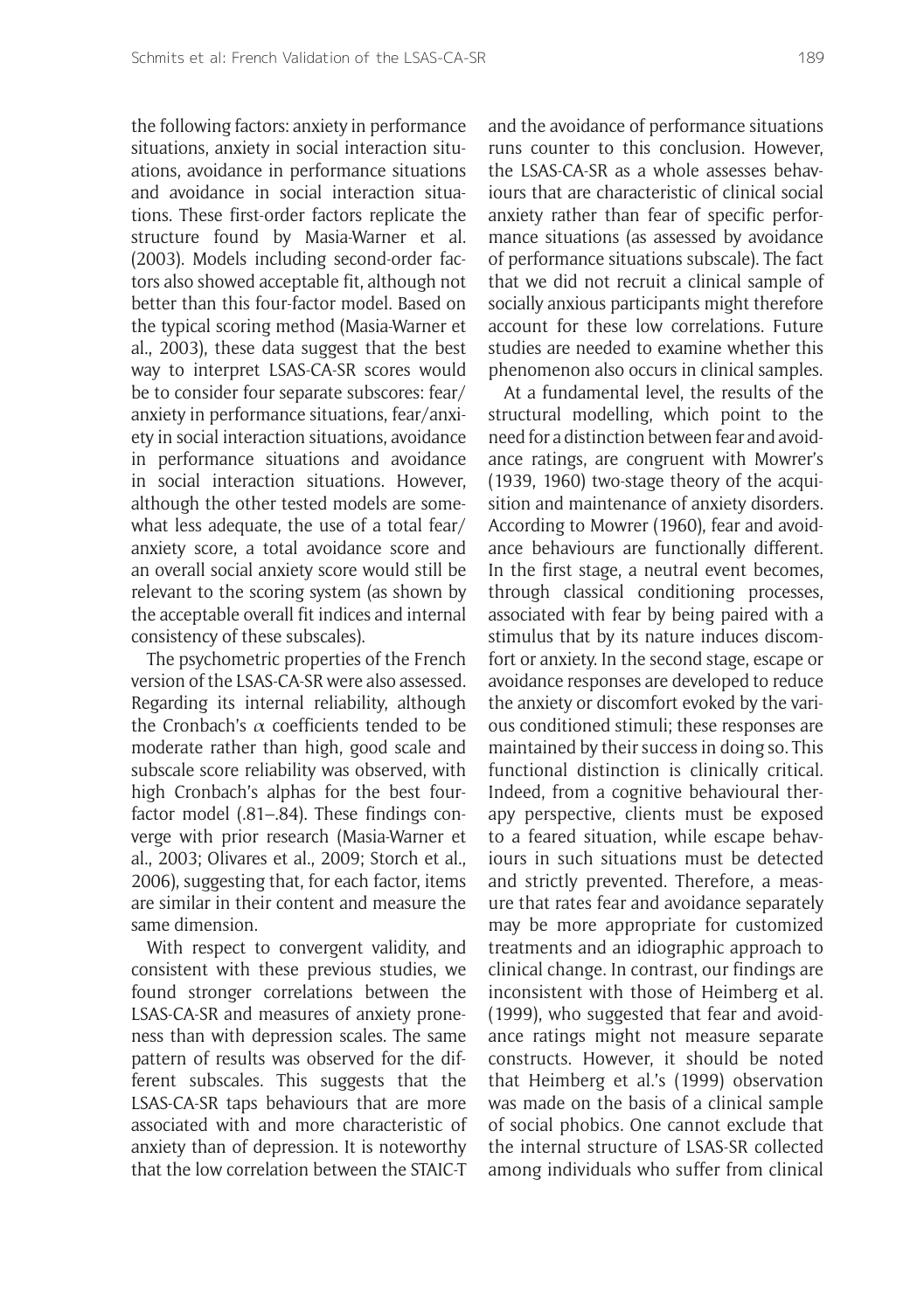social phobia differ from that observed in non-clinical individuals.

The present study is affected by several limitations and provides guidance for future researches. First, we did not specifically recruit a clinical sample. Future studies should assess the structural validity of the LSAS-CA-SR in a sample of individuals suffering from clinical social phobia. This approach would provide more information on its discriminant validity. Second, our participants were all teenagers. Future studies should examine the psychometric properties of the French version of the LSAS-CA-SR with a sample of children. Indeed, adolescence constitutes a particular developmental period, quite distinct from childhood and adulthood, characterized by a stressful shift (Buchanan, Eccles, & Becker, 1992; Larson, Asmussen, & Anger, 1991; Spear, 2000). The LSAS-CA-SR might have different psychometric properties in this specific population of children, such that a validation in a sample of children is needed to expand its use. Third, we assessed divergent validity with self-report measures. Although the French version of the LSAS-CA-SR correlates with the STAIC-T, constructive validity must be confirmed by correlating this scale with other validated French scales assessing constructs convergent with social anxiety (e.g., Bouvard et al., 1999; Heeren et al., 2013). Furthermore, it would be useful for future studies to examine the associations between responses on the LSAS-CA-SR and non-selfreported indices of social anxiety (for examples of multimodal assessment in studies of social anxiety, see Heeren et al., 2012; Rossignol et al., 2012). Fourth, we did not assess the test-retest reliability of the French version of the LSAS-CA-SR. Future studies should assess it. Fifth, the respondents were only selected from the French-speaking part of Belgium, thereby limiting the potential for generalization of our findings to other French-speaking countries. Additionally, it would have been interesting to have data on factorial invariance across age and educational level; this would allow the

examination of equivalence between scores on each subsample in order to improve the degree of generalization. However, the age  $(i.e.,  $M = 15.70$ ,  $SD = 0.88$ ) of the participants$ in the present sample follows a distribution that do not allow the use of such a statistical procedure. Future studies should further explore this issue. Sixth, one item showed loadings below .40. Although our additional analyses suggested that the removal of this item did not significantly change the fit indices of the factor solution, future studies are clearly needed to ensure that this item does not weaken the scale's psychometric validity. Finally, none of the models reported in Table 1 appears to provide a very optimal fit. Specifically, the CFI values were below .90 in all cases. However, the CFI is an incremental measure of fit that may not be particularly informative if the RMSEA of the null model is less than .158, as would generate an overly small value of fit (Barrett, 2007). As the RMSEA of the null model of our data is .07, one cannot exclude the possibility that our low CFIs are the result of this phenomenon. Consequently, in such a situation, the chisquare comparison and absolute fit indices should be preferred for model comparison (e.g., SRMR, RMSEA).

In conclusion, for French-speaking clinicians and researchers, the French version of the LSAS-CA-SR has acceptable validity as a measure of social anxiety in adolescents. Concerning its structural validity, despite some limitations, confirmatory factor analyses point to the four-factor model as the best fit, corroborating the findings of Masia-Warner et al. (2003). The model includes the following factors: fear/anxiety in social interaction situations, avoidance in social interaction situations, fear/anxiety in performance situations and avoidance in performance situations. These four factors can be interpreted as corresponding to the four subscales for the purposes of scoring. Good subscale reliability was also observed for each factor. However, given the relatively acceptable fit of the other suggested models, more factors can be soundly and carefully used,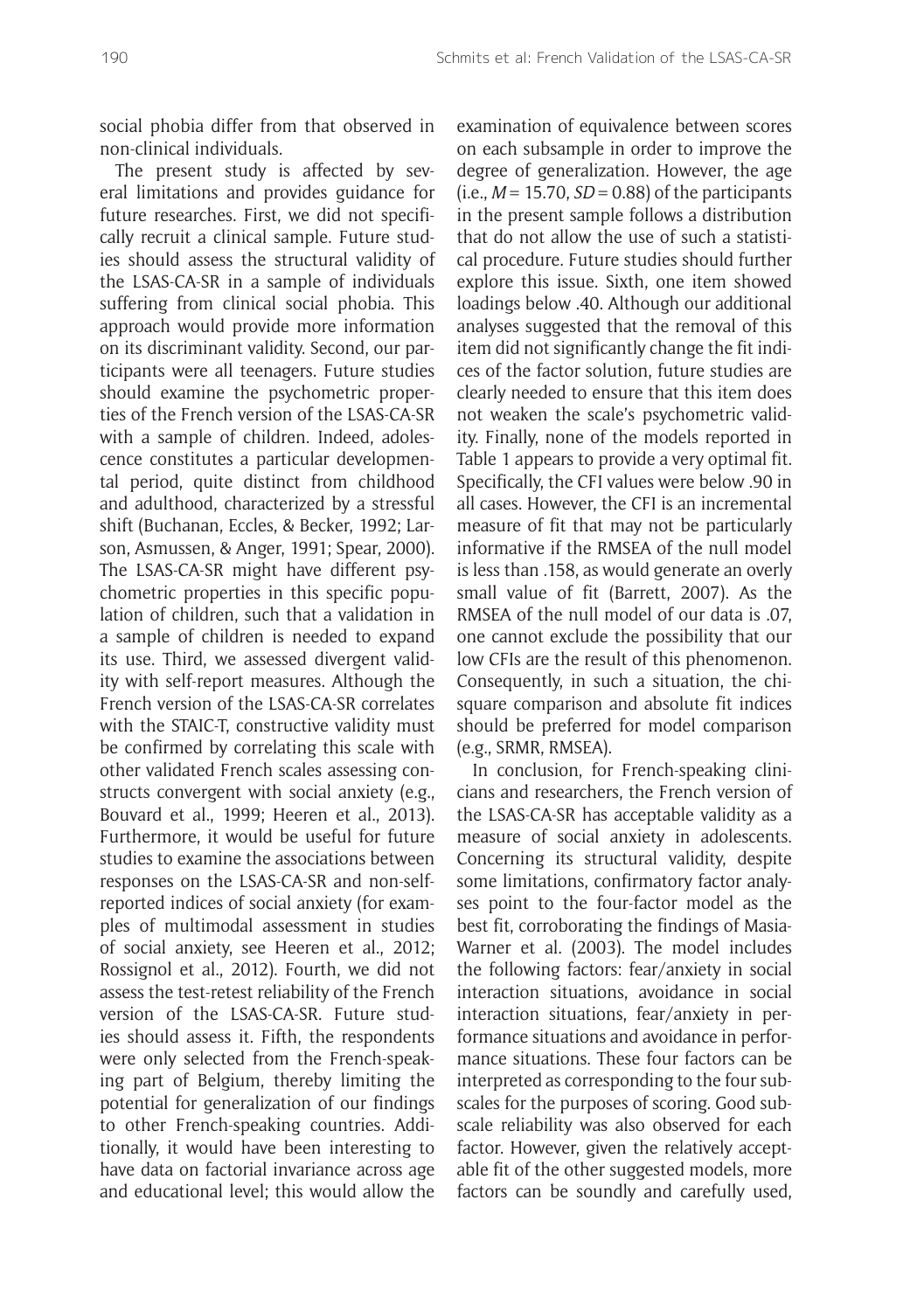such as global social anxiety, global anxiety/ avoidance and anxiety/avoidance in social or school performance situations, according to the most suitable outcomes of the clinicians or the researchers. These findings have important consequences for the evaluation of social anxiety in adolescents.

#### **Appendix A**

#### **French Adaptation of the Scale**

Pour chacune des situations ci-dessous, entoure le niveau de peur ou d'**anxiété** que tu éprouves **et** le niveau d'**évitement** (tendance à vouloir fuir cette situation) auquel tu es confronté.

|       |                                                                                                                                                                                                                           |                |              | Peur ou anxiété |   | <b>Evitement</b> |              |                   |                |
|-------|---------------------------------------------------------------------------------------------------------------------------------------------------------------------------------------------------------------------------|----------------|--------------|-----------------|---|------------------|--------------|-------------------|----------------|
|       |                                                                                                                                                                                                                           |                | $0 =$ Aucune |                 |   |                  | $0 =$ Jamais |                   |                |
|       |                                                                                                                                                                                                                           |                | $1 = Légère$ |                 |   |                  |              | $1 = Occasionnel$ |                |
|       |                                                                                                                                                                                                                           |                |              | $2 = Moyenne$   |   |                  |              | $2 = Fréquent$    |                |
|       |                                                                                                                                                                                                                           | $3 = Sévère$   |              |                 |   | 3 = Habituel     |              |                   |                |
| 1.    | Parler à tes camarades de classe ou à d'autres personnes au téléphone.                                                                                                                                                    | $\Omega$       | 1            | $\overline{2}$  | 3 | $\Omega$         | 1            | 2                 | 3              |
| 2.    | Participer à des groupes de travail en classe.                                                                                                                                                                            | $\Omega$       | $\mathbf{1}$ | $\overline{2}$  | 3 | $\Omega$         | $\mathbf{1}$ | $\overline{2}$    | 3              |
| 3.    | Manger devant les autres (par exemple à la cafétéria de l'école, au restaurant).                                                                                                                                          | $\overline{0}$ | $\mathbf{1}$ | $\overline{2}$  | 3 | $\overline{0}$   | 1            | $\overline{2}$    | 3              |
| 4.    | Demander de l'aide à un adulte que tu ne connais pas bien, comme un<br>employé de magasin, un directeur ou un policier (par exemple pour<br>demander ton chemin ou t'expliquer quelque chose que tu ne comprends<br>pas). | $\Omega$       | 1            | $\overline{2}$  | 3 | $\Omega$         | 1            | $\overline{2}$    | 3              |
| 5.    | Faire un rapport oral ou une présentation en classe (par exemple un exposé).                                                                                                                                              | $\overline{0}$ | $\mathbf{1}$ | $\overline{2}$  | 3 | 0                | 1            | $\overline{2}$    | 3              |
| 6.    | Aller à des fêtes, des soirées dansantes, ou activités scolaires.                                                                                                                                                         | $\Omega$       | $\mathbf{1}$ | $\overline{2}$  | 3 | $\Omega$         | 1            | $\overline{2}$    | 3              |
| 7.    | Ecrire au tableau ou devant d'autres personnes.                                                                                                                                                                           | $\Omega$       | $\mathbf{1}$ | $\overline{2}$  | 3 | $\Omega$         | $\mathbf{1}$ | $\overline{2}$    | 3              |
| 8.    | Parler avec d'autres jeunes que tu ne connais pas bien.                                                                                                                                                                   | $\overline{0}$ | $\mathbf{1}$ | $\overline{2}$  | 3 | $\overline{0}$   | 1            | $\overline{2}$    | $\overline{3}$ |
| 9.    | Commencer une conversation avec des gens que tu ne connais pas bien.                                                                                                                                                      | $\Omega$       | $\mathbf{1}$ | $\overline{2}$  | 3 | $\overline{0}$   | 1            | $\overline{2}$    | $\overline{3}$ |
| 10.   | Utiliser les toilettes publiques ou celles de l'école.                                                                                                                                                                    | $\overline{0}$ | $\mathbf{1}$ | $\overline{2}$  | 3 | $\overline{0}$   | 1            | $\overline{2}$    | 3              |
| 11.1  | Entrer dans une classe ou dans un autre endroit (par exemple l'église, la<br>cafétéria) quand d'autres personnes sont déjà assises.                                                                                       | $\Omega$       | $\mathbf{1}$ | $\overline{2}$  | 3 | $\Omega$         | 1            | $\overline{2}$    | 3              |
| 12.   | Etre le centre d'attention (par exemple ta propre fête d'anniversaire).                                                                                                                                                   | $\overline{0}$ | $\mathbf{1}$ | $\overline{2}$  | 3 | $\overline{0}$   | 1            | $\overline{2}$    | 3              |
| 13.   | Poser des questions en classe.                                                                                                                                                                                            | $\overline{0}$ | $\mathbf{1}$ | $\overline{2}$  | 3 | $\overline{0}$   | $\mathbf{1}$ | $\overline{2}$    | 3              |
| 14.   | Répondre à des questions en classe.                                                                                                                                                                                       | $\overline{0}$ | $\mathbf{1}$ | $\overline{2}$  | 3 | $\overline{0}$   | 1            | $\overline{2}$    | 3              |
| 15.   | Lire à haute voix en classe.                                                                                                                                                                                              | $\Omega$       | $\mathbf{1}$ | $\overline{2}$  | 3 | $\Omega$         | 1            | $\overline{2}$    | 3              |
| 16.   | Passer des tests.                                                                                                                                                                                                         | $\Omega$       | $\mathbf{1}$ | $\overline{2}$  | 3 | $\Omega$         | 1            | $\overline{2}$    | 3              |
| 17.1  | Dire "non" aux autres quand ils te demandent de faire quelque chose que<br>tu ne veux pas faire (comme t'emprunter quelque chose ou regarder tes<br>devoirs).                                                             | $\overline{0}$ | $\mathbf{1}$ | $\overline{2}$  | 3 | $\overline{0}$   | 1            | $\overline{2}$    | 3              |
| 18. l | Dire à d'autres que tu es en désaccord ou que tu es en colère contre eux.                                                                                                                                                 | $\Omega$       | 1            | $\overline{2}$  | 3 | $\overline{0}$   | $\mathbf{1}$ | $\overline{2}$    | 3              |
| 19.   | Regarder des gens que tu ne connais pas bien dans les yeux.                                                                                                                                                               | $\Omega$       | 1            | $\overline{2}$  | 3 | $\Omega$         | 1            | $\overline{2}$    | 3              |
| 20.   | Rapporter quelque chose dans un magasin (par exemple pour l'échanger).                                                                                                                                                    | $\overline{0}$ | $\mathbf{1}$ | $\overline{2}$  | 3 | 0                | 1            | $\overline{2}$    | 3              |
| 21.   | Pratiquer un sport ou réaliser une performance devant d'autres personnes<br>(par exemple, cours de gymnastique, spectacle à l'école, concert musical).                                                                    | $\overline{0}$ | $\mathbf{1}$ | $\overline{2}$  | 3 | $\overline{0}$   | 1            | $\overline{2}$    | 3              |
| 22.   | Rejoindre un club ou une organisation.                                                                                                                                                                                    | $\overline{0}$ | $\mathbf{1}$ | $\overline{2}$  | 3 | $\overline{0}$   | 1            | $\overline{2}$    | 3              |
| 23.   | Rencontrer de nouvelles personnes ou des étrangers.                                                                                                                                                                       | $\overline{0}$ | $\mathbf{1}$ | $\overline{2}$  | 3 | $\overline{0}$   | 1            | $\overline{2}$    | 3              |
| 24. l | Demander à un professeur la permission de quitter la classe (comme pour<br>aller à la toilette ou à l'infirmerie).                                                                                                        | $\overline{0}$ | $\mathbf{1}$ | 2               | 3 | 0                | 1            | 2                 | 3              |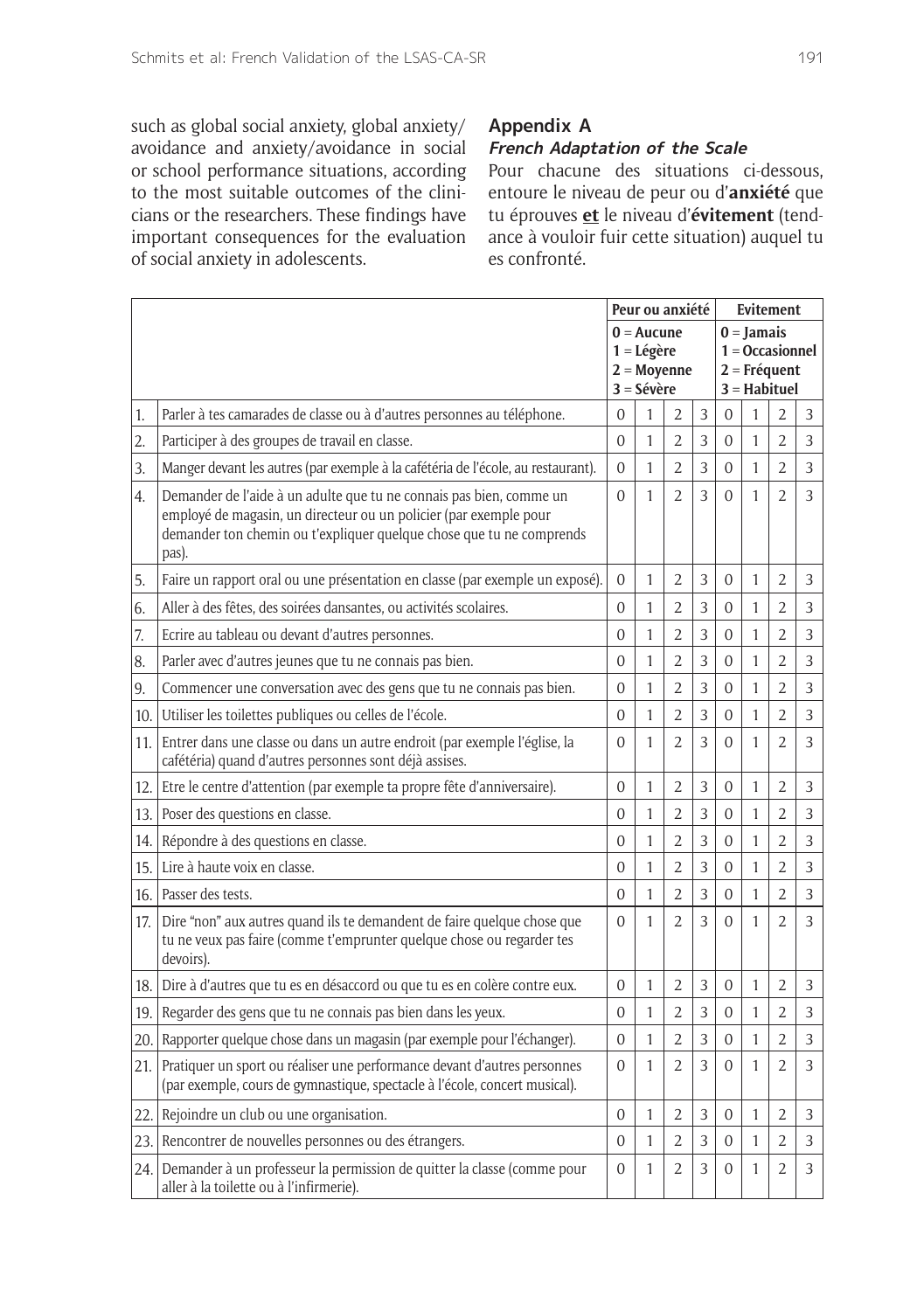| Model                                                                             | Factor(s)                                          | <b>Items</b>                                    | <b>References</b>                                  |  |  |  |
|-----------------------------------------------------------------------------------|----------------------------------------------------|-------------------------------------------------|----------------------------------------------------|--|--|--|
| A                                                                                 | Performance situations                             | 2, 3, 5, 7, 10, 11, 13, 14, 15, 16, 21, 24      |                                                    |  |  |  |
|                                                                                   | Social interaction situations                      | 1, 4, 6, 8, 9, 12, 17, 18, 19, 20, 22, 23       | Masia-Warner et al. (2003)                         |  |  |  |
| B                                                                                 | Fear/anxiety in performance<br>situations          | 2, 3, 5, 7, 10, 11, 13, 14, 15, 16, 21, 24      |                                                    |  |  |  |
|                                                                                   | Fear/anxiety in social interac-<br>tion situations | 1, 4, 6, 8, 9, 12, 17, 18, 19, 20, 22, 23       | Masia-Warner et al. (2003)<br>Storch et al. (2006) |  |  |  |
|                                                                                   | Avoidance in performance<br>situations             | 2, 3, 5, 7, 10, 11, 13, 14, 15, 16, 21, 24      | Olivares et al. (2009)                             |  |  |  |
|                                                                                   | Avoidance in social interac-<br>tion situations    | 1, 4, 6, 8, 9, 12, 17, 18, 19, 20, 22, 23       |                                                    |  |  |  |
| C                                                                                 | Global social anxiety                              | All (1-24 for fear/anxiety and avoidance)       | Masia-Warner et al. (2003)                         |  |  |  |
| D                                                                                 | Fear/anxiety                                       | All (1-24 for fear/anxiety)                     | Masia-Warner et al. (2003)                         |  |  |  |
|                                                                                   | Avoidance                                          | All (1-24 for avoidance)                        | Lopez-Pina et al. (2008)<br>Olivares et al. (2009) |  |  |  |
| E                                                                                 | Fear/anxiety in social situa-<br>tions             | 1, 2, 3, 4, 6, 8, 9, 12, 17, 18, 19, 20, 22, 23 |                                                    |  |  |  |
|                                                                                   | Fear/anxiety in school perfor-<br>mance situations | 7, 13, 14, 15, 24                               | Storch et al. (2006)                               |  |  |  |
| Avoidance in social situations<br>Avoidance in school perfor-<br>mance situations |                                                    | 1, 4, 6, 8, 9, 17, 18, 19, 22, 23               |                                                    |  |  |  |
|                                                                                   |                                                    | 2, 5, 7, 11, 12, 13, 14, 15                     |                                                    |  |  |  |
| F                                                                                 | Fear/anxiety in performance<br>situations          | 2, 3, 5, 7, 10, 11, 13, 14, 15, 16, 21, 24      |                                                    |  |  |  |
|                                                                                   | Fear/anxiety in social interac-<br>tion situations | 1, 4, 6, 8, 9, 12, 17, 18, 19, 20, 22, 23       |                                                    |  |  |  |
|                                                                                   | Avoidance in performance<br>situations             | 2, 3, 5, 7, 10, 11, 13, 14, 15, 16, 21, 24      | Masia-Warner et al. (2003)                         |  |  |  |
|                                                                                   | Avoidance in social interac-<br>tion situations    | 1, 4, 6, 8, 9, 12, 17, 18, 19, 20, 22, 23       |                                                    |  |  |  |
|                                                                                   | Fear/anxiety                                       | All (1-24 for fear/anxiety)                     |                                                    |  |  |  |
|                                                                                   | Avoidance                                          | All (1-24 for avoidance)                        |                                                    |  |  |  |
| G                                                                                 | Fear/anxiety in performance<br>situations          | 2, 3, 5, 7, 10, 11, 13, 14, 15, 16, 21, 24      |                                                    |  |  |  |
|                                                                                   | Fear/anxiety in social interac-<br>tion situations | 1, 4, 6, 8, 9, 12, 17, 18, 19, 20, 22, 23       | Masia-Warner et al. (2003)                         |  |  |  |
|                                                                                   | Avoidance in performance<br>situations             | 2, 3, 5, 7, 10, 11, 13, 14, 15, 16, 21, 24      |                                                    |  |  |  |
|                                                                                   | Avoidance in social interac-<br>tion situations    | 1, 4, 6, 8, 9, 12, 17, 18, 19, 20, 22, 23       |                                                    |  |  |  |
| Global social anxiety                                                             |                                                    | All (1-24 for fear/anxiety and avoidance)       |                                                    |  |  |  |

## **Appendix B Summary of the Structural Models**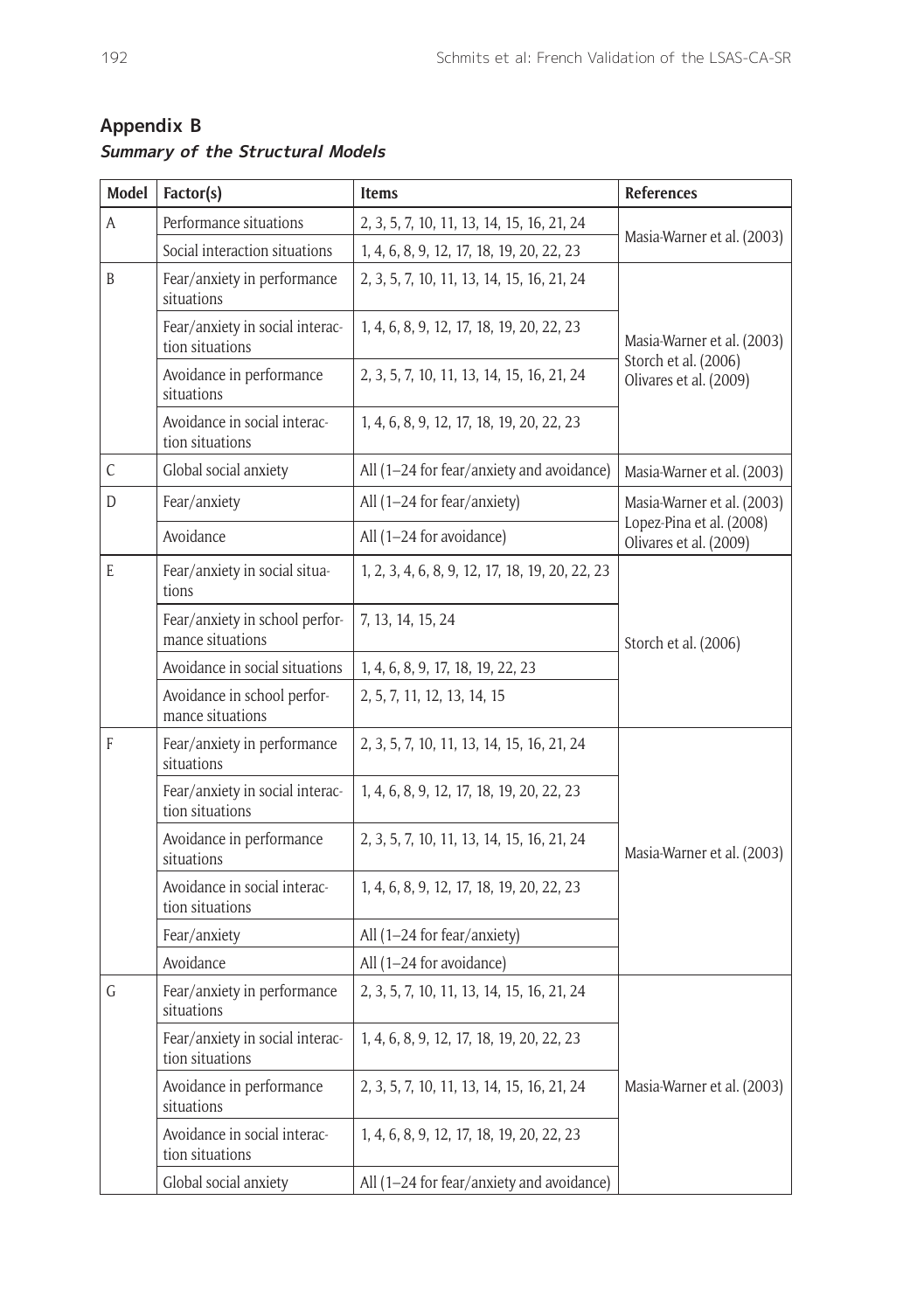## **Appendix C Standardized Factor Loadings of Each Item after the Analysis of the Four-Factor Model**

| <b>Items</b>             | <b>Latent facets</b>                                       | <b>Loadings</b> |
|--------------------------|------------------------------------------------------------|-----------------|
| i1-fear / i1-avoidance   | Social Interaction (fear) / Social interaction (avoidance) | .49/.50         |
| i4-fear / i4-avoidance   | Social Interaction (fear) / Social interaction (avoidance) | .54/.55         |
| i6-fear / i6-avoidance   | Social Interaction (fear) / Social interaction (avoidance) | .52/.51         |
| i8-fear / i8-avoidance   | Social Interaction (fear) / Social interaction (avoidance) | .79/.78         |
| i9-fear / i9-avoidance   | Social Interaction (fear) / Social interaction (avoidance) | .76/.76         |
| i12-fear / i12-avoidance | Social Interaction (fear) / Social interaction (avoidance) | .48/.49         |
| i17-fear / i17-avoidance | Social Interaction (fear) / Social interaction (avoidance) | .55/.50         |
| i18-fear / i18-avoidance | Social Interaction (fear) / Social interaction (avoidance) | .57/.58         |
| i19-fear / i19-avoidance | Social Interaction (fear) / Social interaction (avoidance) | .48/.46         |
| i20-fear / i20-avoidance | Social Interaction (fear) / Social interaction (avoidance) | .52/.47         |
| i22-fear / i22-avoidance | Social Interaction (fear) / Social interaction (avoidance) | .53/.53         |
| i23-fear / i23-avoidance | Social Interaction (fear) / Social interaction (avoidance) | .65/.60         |
| i2-fear / i2-avoidance   | Performance (fear) / Performance (avoidance)               | .60/.57         |
| i3-fear / i3-avoidance   | Performance (fear) / Performance (avoidance)               | .41/.52         |
| i5-fear / i5-avoidance   | Performance (fear) / Performance (avoidance)               | .60/.56         |
| i7-fear / i7-avoidance   | Performance (fear) / Performance (avoidance)               | .56/.58         |
| i10-fear / i10-avoidance | Performance (fear) / Performance (avoidance)               | .30/.25         |
| i11-fear / i11-avoidance | Performance (fear) / Performance (avoidance)               | .52/.54         |
| i13-fear / i13-avoidance | Performance (fear) / Performance (avoidance)               | .78/.77         |
| i14-fear / i14-avoidance | Performance (fear) / Performance (avoidance)               | .79/.78         |
| i15-fear / i15-avoidance | Performance (fear) / Performance (avoidance)               | .62/.64         |
| i16-fear / i16-avoidance | Performance (fear) / Performance (avoidance)               | .45/.53         |
| i21-fear / i21-avoidance | Performance (fear) / Performance (avoidance)               | .54/.56         |
| i24-fear / i24-avoidance | Performance (fear) / Performance (avoidance)               | .56/.52         |

#### **Notes**

<sup>1</sup> This study is part of a larger longitudinal study.

### **Acknowledgement**

We thank Professor Carrie Masia-Warner for providing the LSAS-CA, as well as schools and students who participated to the present study.

#### **Fundings**

This work was supported in part by a grant from the « Fonds Spéciaux pour la Recherche de l'Université de Liège" (awarded to Etienne Quertemont), by a doctoral research fellow grant from the "Belgian National Funds for Scientific Research" (FNRS-FRESH awarded to Emilie Schmits), and by post-doctoral research fellow grant from the « Belgian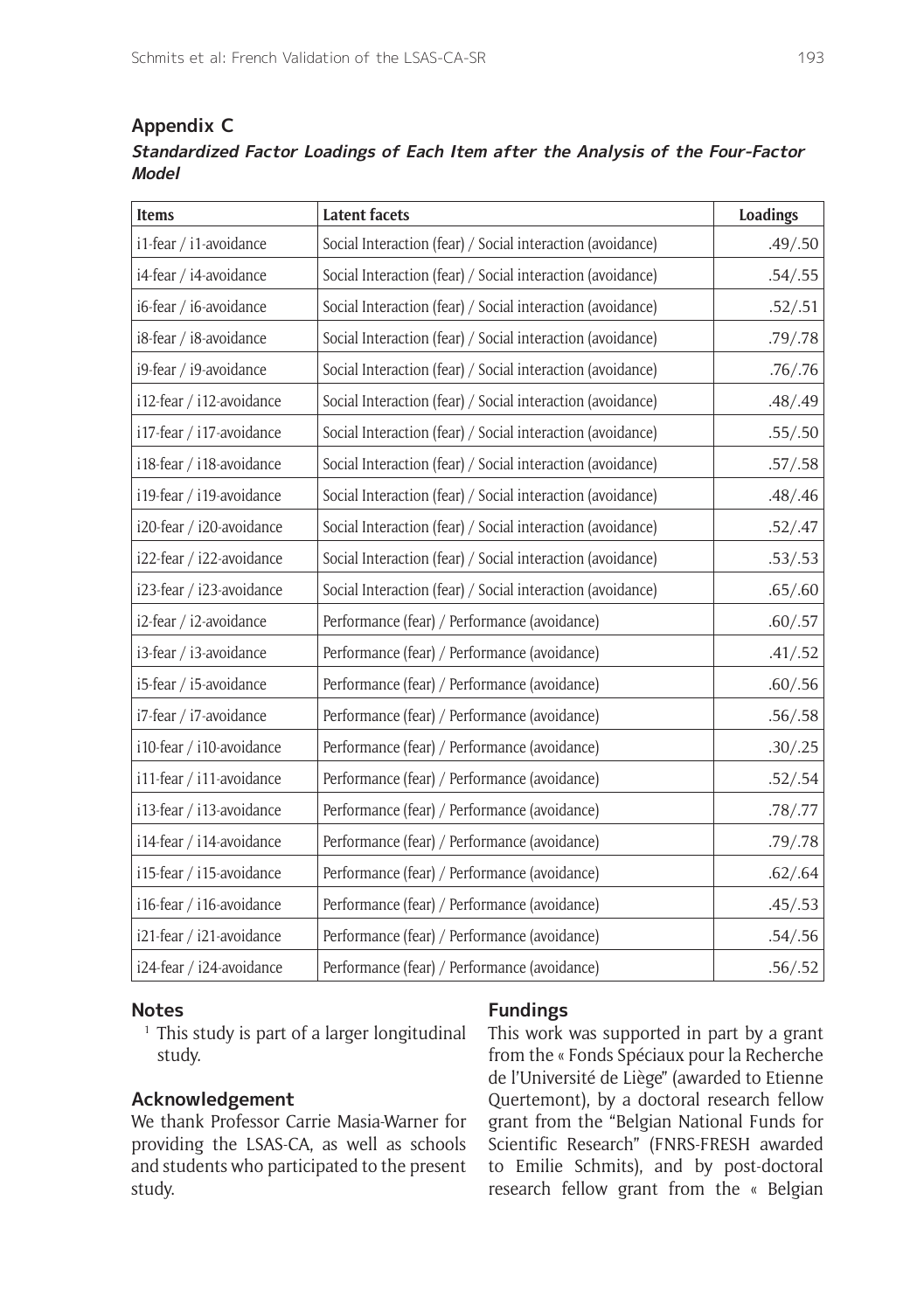National Funds for Scientific Research » (awarded to Alexandre Heeren). These foundations did not exert any editorial influence over this article.

#### **References**

- **Akaike, H.** (1987). Factor analysis and AIC. *Psychometrika, 52*, 317–332. DOI: [http://](http://dx.doi.org/10.1007/BF02294359) [dx.doi.org/10.1007/BF02294359](http://dx.doi.org/10.1007/BF02294359)
- **American Psychiatric Association.** (1994). *Diagnostic and statistical manual of mental disorders, 4th edition (DSM-IV)*. Washington, DC: Author.
- **Arbuckle, J. L.** (2007). *Amos 16.0 users guide*. Spring House, PA: Amos Development Corporation.
- **Baker, S. L., Heinrichs, N., Kim, H.-J.,** & **Hofmann, S. G.** (2002). The Liebowitz social anxiety scale as a self-report instrument: A preliminary psychometric analysis. *Behaviour Research and Therapy, 40*, 701–715. DOI: [http://dx.doi.](http://dx.doi.org/10.1016/S0005-7967(01)00060-2) [org/10.1016/S0005-7967\(01\)00060-2](http://dx.doi.org/10.1016/S0005-7967(01)00060-2)
- **Barrett, P.** (2007). Structural equation modelling: Adjudging model fit. *Personality and Individual Differences, 42*, 815– 824. DOI: [http://dx.doi.org/10.1016/j.](http://dx.doi.org/10.1016/j.paid.2006.09.018) [paid.2006.09.018](http://dx.doi.org/10.1016/j.paid.2006.09.018)
- **Beidel, D. C., Ferrell, C., Alfano, C. A.,** & **Yeganeh, R.** (2001). The treatment of childhood social anxiety disorder. *The Psychiatric Clinics of North America, 24*, 831–846. DOI: [http://dx.doi.](http://dx.doi.org/10.1016/S0193-953X(05)70266-5) [org/10.1016/S0193-953X\(05\)70266-5](http://dx.doi.org/10.1016/S0193-953X(05)70266-5)
- **Bentler, P. M.** (1990). Comparative fit indices in structural models. *Psychological Bulletin, 107*, 238–256. DOI: [http://dx.doi.](http://dx.doi.org/10.1037/0033-2909.107.2.238) [org/10.1037/0033-2909.107.2.238](http://dx.doi.org/10.1037/0033-2909.107.2.238)
- **Bobes, J., Badia, X., Luque, A.,Garcia, M., Gonzales, M. P.,** & **Dal-Ré, R.** (1999). Validation of the Spanish version of the Liebowitz social anxiety scale, social anxiety and destress scale and Sheehan disability inventory for the evaluation of social phobia. *Medicina Clinica, 112*, 530–538.
- **Bollen, K. A.** (1989). *Structural equations with latent variables*. New York: Wiley.
- **Bouvard, M., Arrindel, W. A., Guérin, J., Bouchard, C., Rion, A. C., Ducotte, E.,**

**Séchaud, M., Mollard, E., Grillet, P. R., Dang, C.,** & **Cottraux, J.** (1999). Psychometric appraisal of the Scale for Interpersonal Behavior (SIB) in France. *Behaviour Research and Therapy, 37*, 741–762. DOI: [http://dx.doi.org/10.1016/S0005-](http://dx.doi.org/10.1016/S0005-7967(98)00187-9) [7967\(98\)00187-9](http://dx.doi.org/10.1016/S0005-7967(98)00187-9)

- **Browne, M. W.,** & **Cudeck, R.** (1989). Single sample cross-validation indices for covariance structures. *Multivariate Behavioral Research, 24*, 445–455. DOI: [http://dx.doi.](http://dx.doi.org/10.1207/s15327906mbr2404_4) [org/10.1207/s15327906mbr2404\\_4](http://dx.doi.org/10.1207/s15327906mbr2404_4)
- **Buchanan, C. M., Eccles, J. S.,** & **Becker, J. B.** (1992). Are adolescents the victims of raging hormones: evidence for activational effects of hormones on moods and behavior at adolescence. *Psychological Bulletin, 111*, 62–107. DOI: [http://dx.doi.](http://dx.doi.org/10.1037/0033-2909.111.1.62) [org/10.1037/0033-2909.111.1.62](http://dx.doi.org/10.1037/0033-2909.111.1.62)
- **Byrne, B. M.** (1994). *Structural equation modeling with EQS and EQS/windows*. Thousand Oaks, CA: Sage.
- **Chabrol, H., Duconge, E., Casas, C., Roura, C.,** & **Carey, K. B.** (2005). Relations between cannabis use and dependence, motives for cannabis use and anxious, depressive and borderline symptomatology. *Addictive Behaviors, 30*, 829–840. DOI: [http://dx.doi.org/10.1016/j.add](http://dx.doi.org/10.1016/j.addbeh.2004.08.027)[beh.2004.08.027](http://dx.doi.org/10.1016/j.addbeh.2004.08.027)
- **Chabrol, H., Montovany, A., Chouicha, K., Duconge, E., Massot, E.,** & **Kallmeyer, A.** (2002). Etude de la CES-D dans un échantillon de 1953 adolescents scolarisés. *L'encéphale, XXVIII*, 429–432.
- **Cole, D. A.** (1987). Utility of confirmatory factor analysis in test validation research. *Journal of Consulting and Clinical Psychology, 55*, 584–594. DOI: [http://dx.doi.](http://dx.doi.org/10.1037/0022-006X.55.4.584) [org/10.1037/0022-006X.55.4.584](http://dx.doi.org/10.1037/0022-006X.55.4.584)
- **Collins, M. E.** (2001). Transition to adulthood for vulnerable youths: a review of research and implications for policy. *Soc Serv Rev, 75*, 271–291. DOI: [http://](http://dx.doi.org/10.1086/322209) [dx.doi.org/10.1086/322209](http://dx.doi.org/10.1086/322209)
- **Comeau, N., Stewart, S. H.,** & **Loba, P.** (2001). The relations of trait anxiety, anxiety sensitivity, and sensation seeking to adolescents' motivations for alcohol, ciga-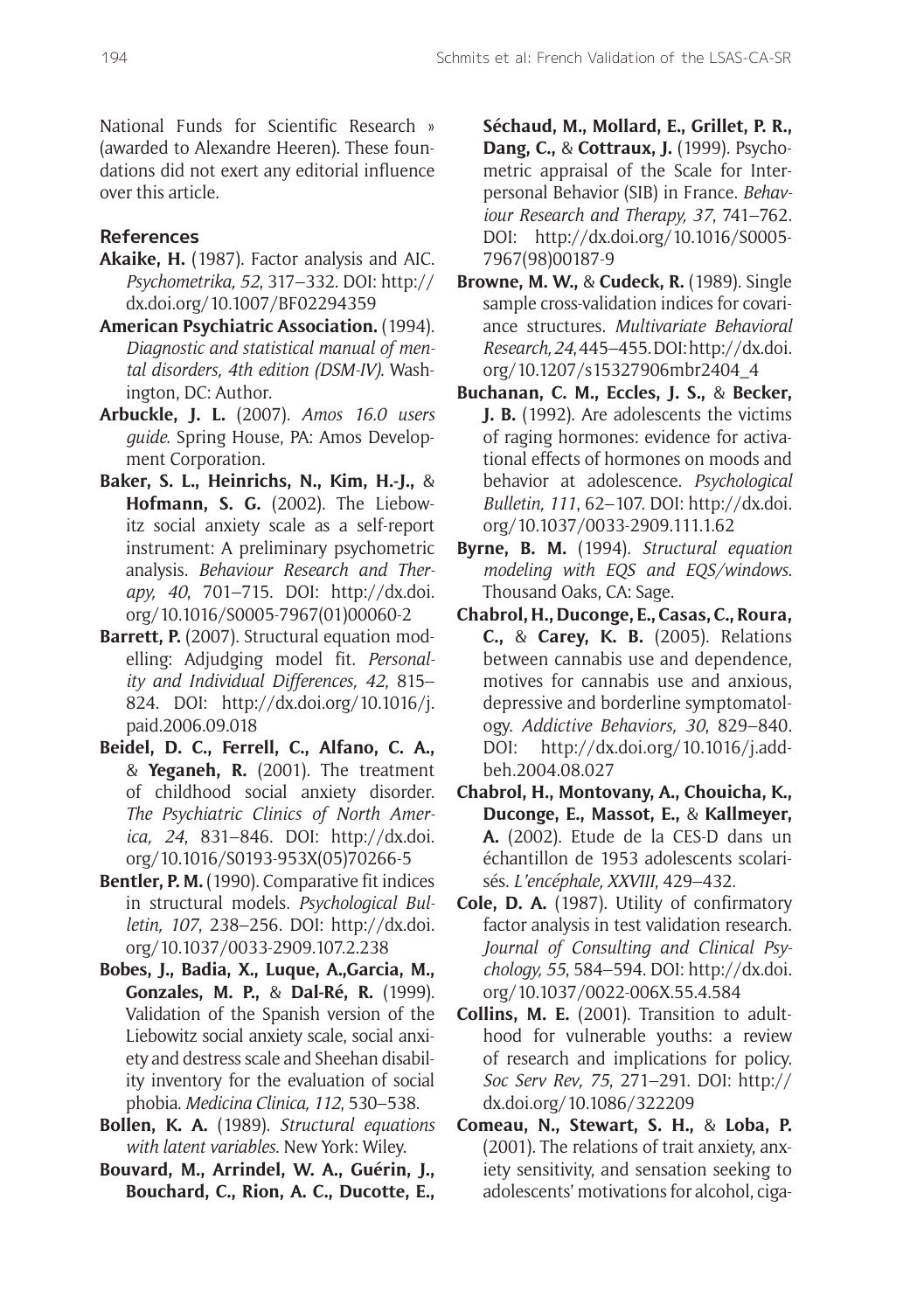rette, and marijuana use. *Addictive Behaviors, 26*, 803–825. DOI: [http://dx.doi.](http://dx.doi.org/10.1016/S0306-4603(01)00238-6) [org/10.1016/S0306-4603\(01\)00238-6](http://dx.doi.org/10.1016/S0306-4603(01)00238-6)

- **Essau, C. A., Conradt, J.,** & **Petermann, F.** (1999). Frequency and comorbidity of social phobia and social fears in adolescents. *Behaviour Research and Therapy, 37*, 831–43. DOI: [http://dx.doi.org/](http://dx.doi.org/10.1016/S0005-7967(98)00179-X) [10.1016/S0005-7967\(98\)00179-X](http://dx.doi.org/10.1016/S0005-7967(98)00179-X)
- **Faravelli, C., Zucchi, T., Viviani, B., Salmoria, R., Perone, A., Paionni, A., Abrardi, L.** (2000). Epidemiology of social phobia: A clinical approach. *European Psychiatry, 15*, 17–24. DOI: [http://dx.doi.](http://dx.doi.org/10.1016/S0924-9338(00)00215-7) [org/10.1016/S0924-9338\(00\)00215-7](http://dx.doi.org/10.1016/S0924-9338(00)00215-7)
- **Fresco, D. M., Coles, M. E., Heimberg, R. G., Liebowitz, M. R., Hami, S., Stein, M. B.,** & **Goetz, D.** (2001). The Liebowitz Social Anxiety Scale: A comparison of the psychometric properties of self-report and clinician-administered formats. *Psychological Medicine, 31*, 1025–1035. DOI: [http://](http://dx.doi.org/10.1017/S0033291701004056) [dx.doi.org/10.1017/S0033291701004056](http://dx.doi.org/10.1017/S0033291701004056)
- **Führer, R.,** & **Rouillon, F.** (1989). The French version of the CES-D. *European Psychiatry, 4*, 163–166.
- **Garrison, C. Z., Addy, C. L., Jackson, K. L., McKeown, R. E.,** & **Waller, J. L.** (1991). The CES-D as a screen for depression and other psychiatric disorders in adolescents. *Journal of the American Academy of Child and Adolescent Psychiatry, 30*, 636–641. DOI: [http://dx.doi.org/10.1097/00004583-](http://dx.doi.org/10.1097/00004583-199107000-00017) [199107000-00017](http://dx.doi.org/10.1097/00004583-199107000-00017)
- **Gren-Landell, M.** (2010). *Social anxiety disorder in Swedish adolescents*. Linköping University Medical Dissertations, 1185.
- **Gren-Landell, M., Aho, N., Andersson, G.,** & **Svedin, C. G.** (2011). Social anxiety disorder and victimization in a community sample of adolescents. *Journal of Adolescence, 34*, 569–577. DOI: [http://dx.doi.](http://dx.doi.org/10.1016/j.adolescence.2010.03.007) [org/10.1016/j.adolescence.2010.03.007](http://dx.doi.org/10.1016/j.adolescence.2010.03.007)
- **Hambleton, R., Merenda, P.,** & **Spielberger, C.** (2004). *Adapting Educational and Psychological Tests for Cross-Cultural Assessment*. Mahwah, NJ: Lawrence Erlbaum.
- **Heeren, A., Ceschi, G., Valentiner, D. P., Dethier, V.,** & **Philippot, P.** (2013).

Assessing public speaking fear with the short-form of the Personal Report of Confidence as a Speaker scale: Confirmatory analyses among a French-speaking community sample. *Neuropsychiatric Disease and Treatment, 9*, 609–618. DOI: [http://](http://dx.doi.org/10.2147/NDT.S43097) [dx.doi.org/10.2147/NDT.S43097](http://dx.doi.org/10.2147/NDT.S43097)

- **Heeren, A., Maurage, P., Rossignol, M., Vanhaelen, M., Peschard, V., Eeckhout, C.,** & **Philippot, P.** (2011). Self-report version of the Liebowitz Social Anxiety Scale: Psychometric properties of the French version. *Canadian Journal of Behavioural Science, 44*, 99–107. DOI: [http://dx.doi.](http://dx.doi.org/10.1037/a0026249) [org/10.1037/a0026249](http://dx.doi.org/10.1037/a0026249)
- **Heeren, A., Reese, H. E., McNally, R.,** & **Philippot, P.** (2012). Attention training toward and away from threat in social phobia: Effects on subjective, behavioral, and physiological measures of anxiety. *Behaviour Research and Therapy, 50*, 30–39. DOI: [http://dx.doi.org/10.1016/j.](http://dx.doi.org/10.1016/j.brat.2011.10.005) [brat.2011.10.005](http://dx.doi.org/10.1016/j.brat.2011.10.005)
- **Heimberg, R. G., Horner, K. J., Juster, H. R., Safren, S. A., Brown, E. J., Schneier, F. R.,** & **Liebowitz, M. R.** (1999). Psychometric properties of the Liebowitz Social Anxiety Scale. *Psychological Medicine, 29*, 199–212. DOI: [http://dx.doi.](http://dx.doi.org/10.1017/S0033291798007879) [org/10.1017/S0033291798007879](http://dx.doi.org/10.1017/S0033291798007879)
- **Herbert, J. D., Gaudiano, B. A., Rheingold, A. A., Moitra, E., Myers, V. H., Dalrymple, K. L.,** & **Brandsma, L. L.** (2009). Cognitive behavior therapy for generalized social anxiety disorder in adolescents: A randomized controlled trial. *Journal of Anxiety Disorders, 23*, 167– 177. DOI: [http://dx.doi.org/10.1016/j.](http://dx.doi.org/10.1016/j.janxdis.2008.06.004) [janxdis.2008.06.004](http://dx.doi.org/10.1016/j.janxdis.2008.06.004)
- **Hill, T.** & **Lewicki, P.** (2007). *Statistics: Methods and applications*. Tulsa, OK: StatSoft.
- **Hitchcock, C. A., Chavira, D. A.,** & **Stein, M. B.** (2009). Recent findings in social phobia among children and adolescents. *Israel Journal of Psychiatry and Related Sciences, 46*, 34–44.
- **Hoyle, R. H.,** & **Panter, A. T.** (1995). Writing about structural equation models. In R. H. Hoyle (Ed.), *Structural equation mod-*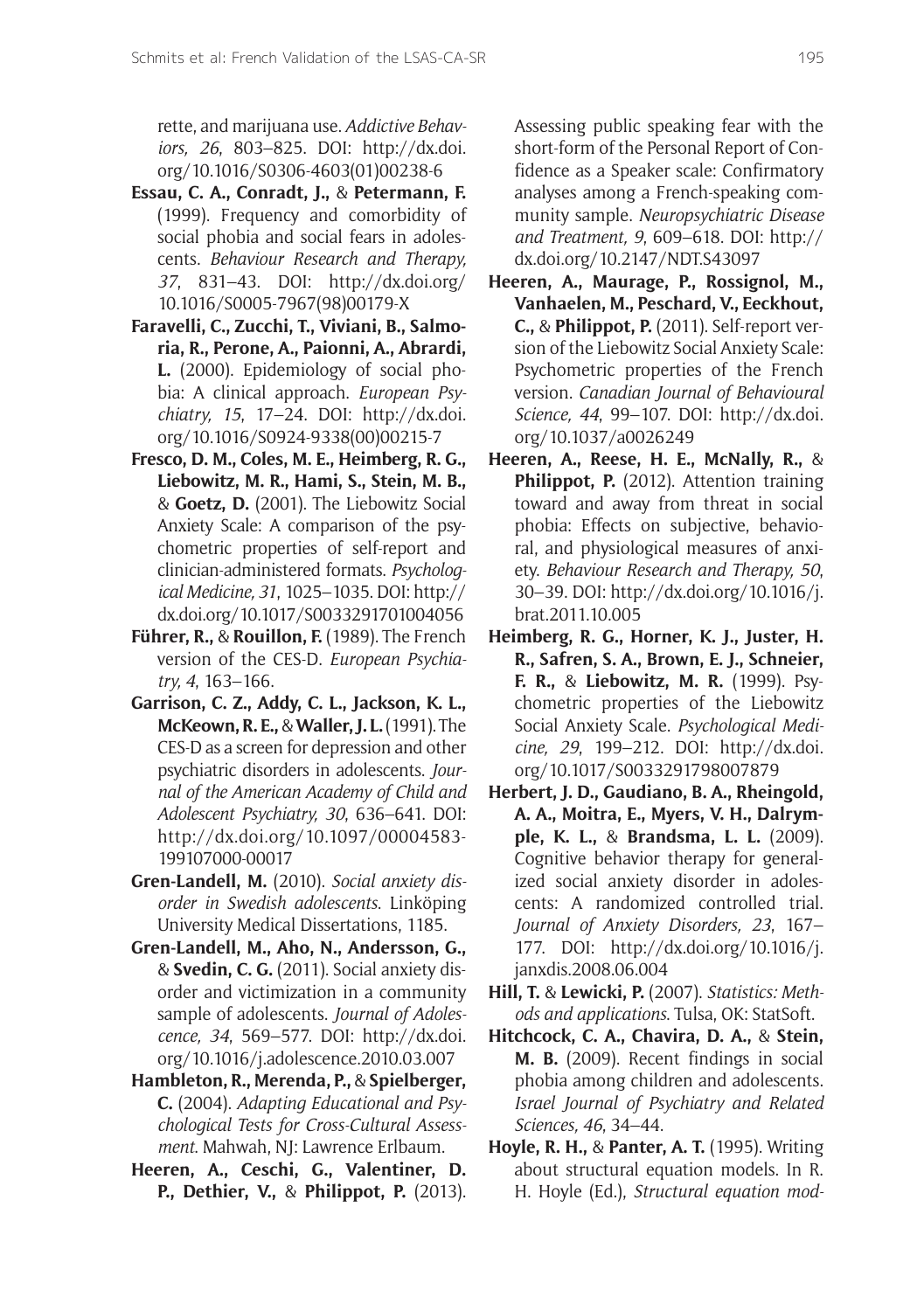*eling: Concepts, issues, and applications* (pp. 158–176). Thousand Oaks, CA: Sage.

- **Hu, L.,** & **Bentler, P. M.** (1998). Fit indices in covariance structure modeling: Sensitivity to underparameterized model misspecification. *Psychological Methods, 3*, 424– 453. DOI: [http://dx.doi.org/10.1037/](http://dx.doi.org/10.1037/1082-989X.3.4.424) [1082-989X.3.4.424](http://dx.doi.org/10.1037/1082-989X.3.4.424)
- **Hu, L. T.,** & **Bentler, P. M.** (1999). Cutoff criteria for fit indices in covariance structure analysis: Conventional criteria versus new alternatives. *Structural Equation Modeling: A Multidisciplinary Journal, 6*, 1–55. DOI: [http://dx.doi.org/10.1080/](http://dx.doi.org/10.1080/10705519909540118) [10705519909540118](http://dx.doi.org/10.1080/10705519909540118)
- Jessor, R. (1993). Successful adolescent development among youth in high-risk settings. *Am Psychol, 48*, 117–126. DOI: [http://](http://dx.doi.org/10.1037/0003-066X.48.2.117) [dx.doi.org/10.1037/0003-066X.48.2.117](http://dx.doi.org/10.1037/0003-066X.48.2.117)
- **Jöreskog, K. C.,** & **Sörbom, D.** (1984). *LIS-REL 7: A guide to programs and applications (3rd ed.)*. Chicago: SPSS Inc.
- **Kashdan, T. B.,** & **Herbert, J. D.** (2001). Social anxiety disorder in childhood and adolescence: Current status and future directions. *Clinical Child and Family Psychology Review, 4*, 37–61. DOI: [http://](http://dx.doi.org/10.1023/A:1009576610507) [dx.doi.org/10.1023/A:1009576610507](http://dx.doi.org/10.1023/A:1009576610507)
- **Kessler, R. C.** (2007). The global burden of anxiety and mood disorders: Putting ESEMeD findings into perspective. *J Clin Psychiatry, 68*, 10–19.
- **Kirisci, L.,** & **Clark, D. B.** (1996). Reliability and validity of the State-Trait Anxiety Inventory for Children in an adolescent sample: Confirmatory factor analysis and item response theory. *Journal of Child and Adolescent Substance Abuse, 5*(3), 57–69. DOI: [http://](http://dx.doi.org/10.1300/J029v05n03_04) [dx.doi.org/10.1300/J029v05n03\\_04](http://dx.doi.org/10.1300/J029v05n03_04)
- **Larson, R.,** & **Asmussen, L.** (1991). Anger, worry, and hurt in early adolescence: an enlarging world of negative emotions. In Colten, M.E., Gore, S. (Eds). Adolescent stress: causes and consequences (pp. 21–41). New York: Aldine de Gruyter.
- **Liebowitz, M. R.** (1987). Social phobia. *Modern Problems of Pharmacopsychiatry, 22*, 141–173.
- **Lopez-Pina, J. A., Olivares, J.,** & **Sanchez-Garcia, R.** (2008). Rasch modeling of the Spanish self-report version of the Liebowitz Social Anxiety Scale for Children and Adolescents (LSAS-CA-SR). *International Journal of Clinical and Health Psychology, 8*, 233–245.
- **Marsh, H. W., Balla, J. R.,** & **McDonald, R. P.** (1988). Goodness-of-fit indices in confirmatory factor analysis: The effects of sample size. *Psychological Bulletin, 102*, 391–410. DOI: [http://dx.doi.org/](http://dx.doi.org/10.1037/0033-2909.103.3.391) [10.1037/0033-2909.103.3.391](http://dx.doi.org/10.1037/0033-2909.103.3.391)
- **Masia-Warner, C., Klein, R. G.,** & **Liebowitz, M. R.** (1999). *The Liebowitz Social Anxiety Scale for Children and Adolescents (LSAS-CA)*. (Available from Carrie Masia-Warner, NYU Child Study Center, 215 Lexington Avenue, 13th floor, New York, NY 10016).
- **Masia-Warner, C., Storch, E. A., Pincus, D. B., Klein, R. G., Heimberg, R. G.,** & **Liebowitz, M. R.** (2003). The Liebowitz Social Anxiety Scale for Children and Adolescents: An initial psychometric investigation. *Journal of the American Academy Child Adolescent Psychiatry, 42*, 1076– 1084. DOI: [http://dx.doi.org/10.1097/01.](http://dx.doi.org/10.1097/01.CHI.0000070249.24125.89) [CHI.0000070249.24125.89](http://dx.doi.org/10.1097/01.CHI.0000070249.24125.89)
- **Mattick, R. P.,** & **Clarke, J. C.** (1998). Development and validation of measures of social phobia scrutiny fear and social interaction anxiety. *Behaviour Research and Therapy, 36*, 455–470. DOI: [http://dx.doi.org/10.1016/S0005-](http://dx.doi.org/10.1016/S0005-7967(97)10031-6) [7967\(97\)10031-6](http://dx.doi.org/10.1016/S0005-7967(97)10031-6)
- **Morin, A. J., Moullec, G., Maïano, C., Layet, L., Just, L.-L.,** & **Ninot, G.** (2011). Psychometric properties of the Center for Epidemiologic Studies Depression Scale (CES-D) in French clinical and nonclinical adults*. Epidemiology and Public Health, 59*, 327–340.
- **Mowrer, O. H.** (1939). A stimulus-response analysis of anxiety and its role as reinforcing agent. *Psychological Review, 46*, 553– 565. DOI: [http://dx.doi.org/10.1037/](http://dx.doi.org/10.1037/h0054288) [h0054288](http://dx.doi.org/10.1037/h0054288)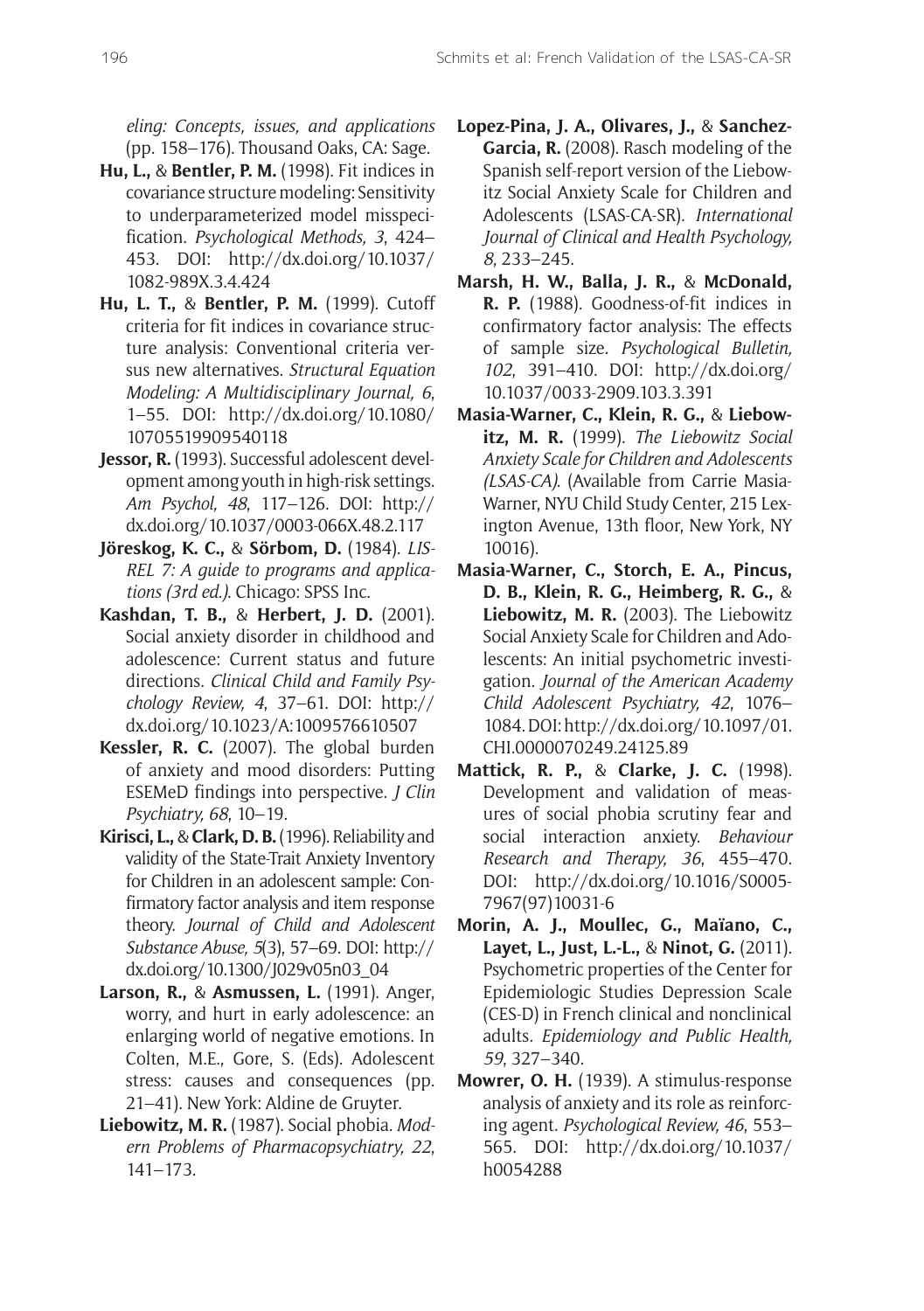- **Mowrer, O. H.** (1960). *Learning theory and behavior*. New York: Wiley. DOI: [http://](http://dx.doi.org/10.1037/10802-000) [dx.doi.org/10.1037/10802-000](http://dx.doi.org/10.1037/10802-000)
- **Nunnally, J. C.** (1978). *Psychometric theory (2nd ed.)*. New York: McGraw-Hill.
- **Olivares, J., Sanchez-Garcia, R.,** & **Lopez-Pina, J. A.** (2009). The Liebowitz Social Anxiety Scale for Children and Adolescents. *Psicothema, 21*, 486–491.
- **Radloff, L. S.** (1977). The CES-D scale: A self-report depression scale for research in the general population. *Applied Psychological Measurement, 1*, 385– 401. DOI: [http://dx.doi.org/10.1177/](http://dx.doi.org/10.1177/014662167700100306) [014662167700100306](http://dx.doi.org/10.1177/014662167700100306)
- **Rodebaugh, T. L., Holaway, R. M.,** & **Heimberg, R. G.** (2004). The treatment of social anxiety disorder. *Clinical Psychology Review, 24*, 883–908. DOI: [http://](http://dx.doi.org/10.1016/j.cpr.2004.07.007) [dx.doi.org/10.1016/j.cpr.2004.07.007](http://dx.doi.org/10.1016/j.cpr.2004.07.007)
- **Rossignol, M., Campanella, S., Maurage, P., Heeren, A., Falbo, L.,** & **Philippot P.** (2012). Enhanced perceptual responses during visual processing of facial stimuli in young socially anxious individuals. *Neuroscience Letters, 526*, 68–73. DOI: [http://dx.doi.org/10.1016/j.neu](http://dx.doi.org/10.1016/j.neulet.2012.07.045)[let.2012.07.045](http://dx.doi.org/10.1016/j.neulet.2012.07.045)
- **Safren, S. A., Heimberg, R. G., Horner, K. J., Juster, H. R., Schneier, F. R.,** & **Liebowitz, M. R.** (1999). Factor structure of social fears: The Liebowitz Social Anxiety Scale. *Journal of Anxiety Disorders, 13*, 253–270. DOI: [http://dx.doi.](http://dx.doi.org/10.1016/S0887-6185(99)00003-1) [org/10.1016/S0887-6185\(99\)00003-1](http://dx.doi.org/10.1016/S0887-6185(99)00003-1)
- **Schweizer, K.** (2010). Some guidelines concerning the modelling of traits and abilities in test construction. *European Journal of Psychological Assessment, 26*, 1–2. DOI: [http://dx.doi.org/10.1027/1015-5759/](http://dx.doi.org/10.1027/1015-5759/a000001) [a000001](http://dx.doi.org/10.1027/1015-5759/a000001)
- **Soykan, C., Ozguven, H. D.,** & **Gencoz, T.** (2003). Liebowitz Social Anxiety Scale: the Turkish version. *Psychological Reports, 93*, 1059–1069. DOI: [http://dx.doi.org/](http://dx.doi.org/10.2466/pr0.2003.93.3f.1059) [10.2466/pr0.2003.93.3f.1059](http://dx.doi.org/10.2466/pr0.2003.93.3f.1059)
- **Spear, L. P.** (2007). Assessment of Adolescent Neurotoxicity: Rationale and Meth-

odological Considerations. *Neurotoxicol Teratol, 29*, 1–9. DOI: [http://dx.doi.org/](http://dx.doi.org/10.1016/j.ntt.2006.11.006) [10.1016/j.ntt.2006.11.006](http://dx.doi.org/10.1016/j.ntt.2006.11.006)

- **Spielberger, C. D., Edwards, C. D., Lushene, R. E., Monturoir, J.,** & **Platzek, D.** (1973). *State-trait anxiety inventory for children: Preliminary manual*. Palo Alto, CA: Consulting Psychologists Press.
- **Steiger, J. H.** (1980). Tests for comparing elements of a correlation matrix. *Psychological Bulletin, 87*, 245–251. DOI: [http://](http://dx.doi.org/10.1037/0033-2909.87.2.245) [dx.doi.org/10.1037/0033-2909.87.2.245](http://dx.doi.org/10.1037/0033-2909.87.2.245)
- **Stein, M.,** & **Kean, Y.** (2000). Disability and quality of life in social phobia: Epidemiologic findings. *American Journal of Psychiatry, 157*, 1606–1613. DOI: [http://dx.doi.](http://dx.doi.org/10.1176/appi.ajp.157.10.1606) [org/10.1176/appi.ajp.157.10.1606](http://dx.doi.org/10.1176/appi.ajp.157.10.1606)
- **Stein, M.,** & **Stein, D.** (2008). Social anxiety disorder. *The Lancet, 371*, 1115–1125. DOI: [http://dx.doi.org/10.1016/S0140-](http://dx.doi.org/10.1016/S0140-6736(08)60488-2) [6736\(08\)60488-2](http://dx.doi.org/10.1016/S0140-6736(08)60488-2)
- **Storch, E. A., Masia-Warner, C., Heidgerken, A. D., Fisher, P. H., Pincus, D. B.,** & **Liebowitz, M. R.** (2006). Factor structure of the Liebowitz Social Anxiety Scale for Children and Adolescents. *Child Psychiatry and Human Development, 37*, 25–37. DOI: [http://dx.doi.org/10.1007/](http://dx.doi.org/10.1007/s10578-006-0017-6) [s10578-006-0017-6](http://dx.doi.org/10.1007/s10578-006-0017-6)
- **Terra, M. B., Barros, H. M., Stein A. T., Figueira, I., Athayde, L. D., Gonçalves, M. S., Tergolina, L. P., Rovani, J. S., Da Silveira, D. X.** (2006). Internal consistency and factor structure of the Portuguese version of the Liebowitz Social Anxiety Scale among alcoholic patients. *Revista Brasileira psiquiatria, 28*, 265– 269. DOI: [http://dx.doi.org/10.1590/](http://dx.doi.org/10.1590/S1516-44462006005000008) [S1516-44462006005000008](http://dx.doi.org/10.1590/S1516-44462006005000008)
- **Turgeon, L.,** & **Chartrand, E.** (2003). Psychometric properties of the French Canadian version of the State-trait anxiety inventory for children. *Educational and Psychological Measurement, 63*, 174– 185. DOI: [http://dx.doi.org/10.1177/](http://dx.doi.org/10.1177/0013164402239324) [0013164402239324](http://dx.doi.org/10.1177/0013164402239324)
- **Turner, S. M., Beidel, D. C., Dancu, C. V.,** & **Stanley, M. A.** (1989). An empirically